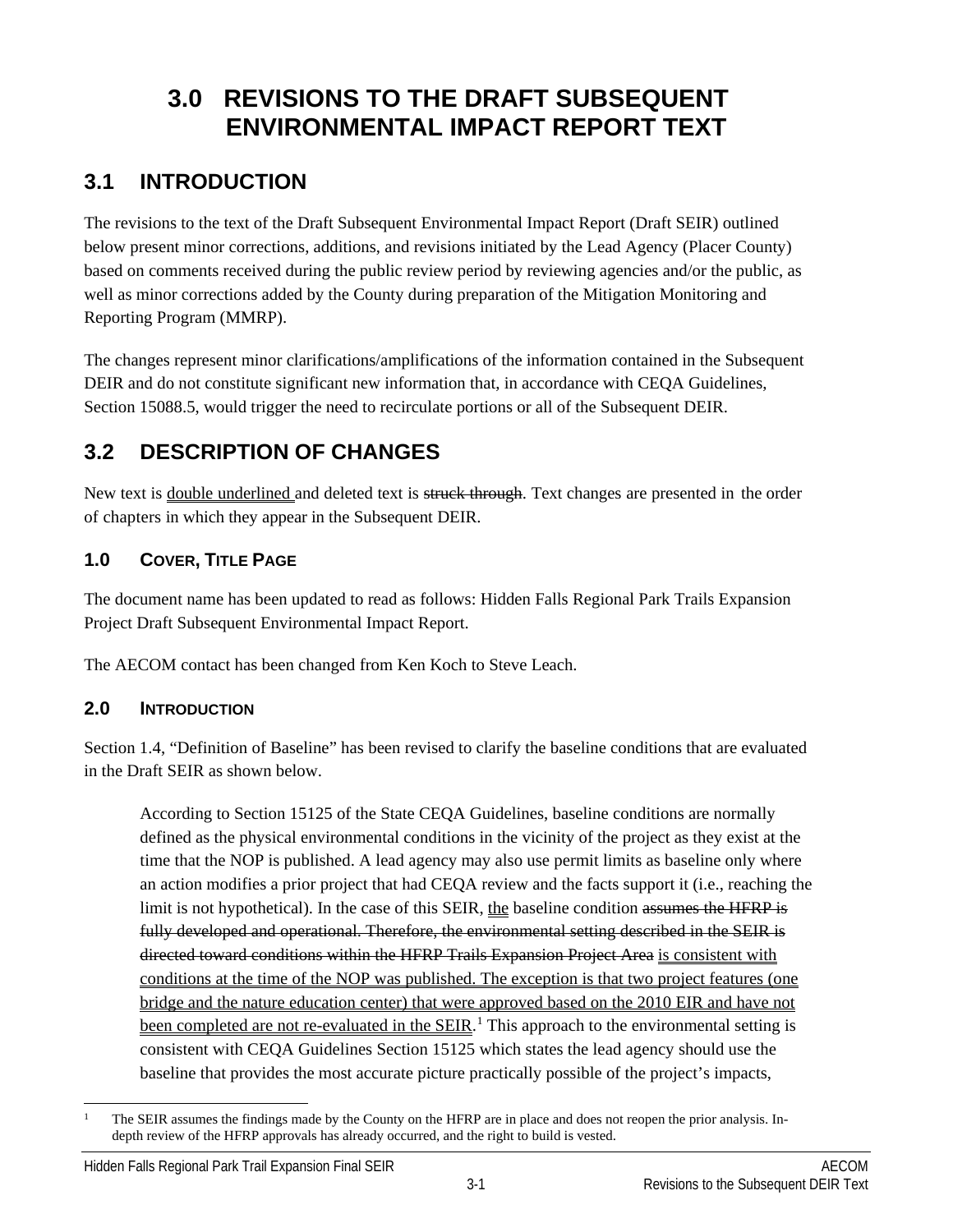including conditions expected when the project becomes operational. The bridge and the nature center impacts were previously evaluated in the 2010 EIR that was approved by the County and both facilities are included within the approved Capital Improvement Program for the Parks Draft Master Plan. All impacts related to the construction of the bridge and nature education center were analyzed in the 2010 Certified EIR and the impacts for construction remain consistent with that analysis. The Draft SEIR included these facilities as part of the baseline because impacts of these facilities are supported by reliable projections and would occur in the absence of the proposed project.

#### **3.0 EXECUTIVE SUMMARY**

Section 2.4.3, "Reduced Visitor Access for Garden Bar Road Access Only (Alternative 3)" has been modified as shown below.

Alternative 3 would construct all the project improvements except at the Garden Bar Road entrance, where only Phase 1A, Phase 1B, and Phase 1C improvements would take place. Phase 2 (allowing for additional automobiles) and Phase 3 (allowing for equestrian trailers) would be eliminated from the Project Description. Alternative 3 would reduce the automobile parking count at this entrance by  $40\overline{20}$  spaces and the equestrian parking count by 20 spaces. Under Alternative 3, improvements include 30 miles of new native-surface trail system, two bridges crossing Raccoon Creek, access roads, 30 parking spaces at the Garden Bar 40 parking area and full build-out of the Mears, Twilight Ride, and Harvego trailheads accommodating 247 325 new automobile parking spaces and 48 new equestrian trailer parking spaces, supported with amenities including picnic benches and tables, restrooms, and potable water. All phases of the proposed Twilight Ride and Harvego trailheads as well as the additional 25 parking spaces at the Mears Place entrance would be open to the public and access would remain controlled by the reservation system on weekends, holidays and other peak usage days for the Mears, Twilight Ride and Harvego Bear River parking areas. Parking reservations would be required on a daily basis at the Garden Bar 40 parking area. This Alternative would eliminate the significant and unavoidable impact to visual resources associated with the full buildout of the Garden Bar Road trailhead. However, Alternative 3 would not implement full buildout of the Garden Bar Road access as originally intended and would not provide a western staging area for equestrian trailers.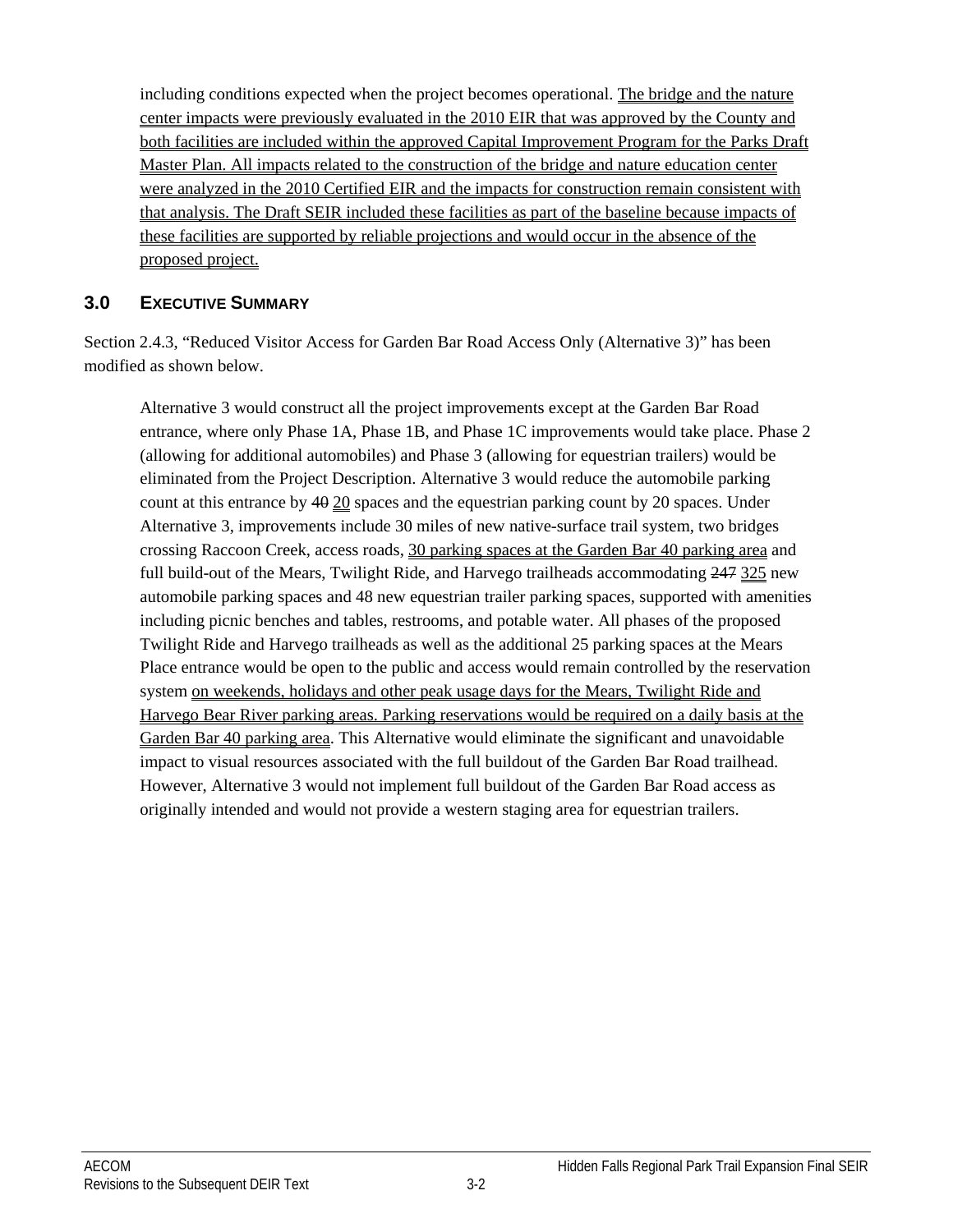The following changes have been added to Table 2-1 in section 2.6 "Summary of Impacts and Mitigation Measures" of the Subsequent DEIR: "SU" stands for "Significant and Unavoidable" and has been added to Table 2-1 key.

|                                                                                                    | Significance |                            | Significance |
|----------------------------------------------------------------------------------------------------|--------------|----------------------------|--------------|
|                                                                                                    | before       |                            | after        |
| Impacts                                                                                            | Mitigation   | <b>Mitigation Measures</b> | Mitigation   |
| Section 4.0, "Land Use"                                                                            |              |                            |              |
| IMPACT 4-1: Land Use and Agricultural Resources-                                                   | <b>LTS</b>   | None Warranted             | <b>LTS</b>   |
| Adverse Effect on Agricultural or Timber Resource                                                  | (Consistent  |                            |              |
| Operations or Conversion of Important Farmland to                                                  | with prior   |                            |              |
| Nonagricultural Uses. The project area is designated as                                            | analysis in  |                            |              |
| Farmland of Local Importance. Taylor Ranch and the east                                            | the 2010     |                            |              |
| parcel of the Harvego Preserve, as well as the Liberty                                             | <b>HFRP</b>  |                            |              |
| Ranch, are currently under Williamson Act contracts. The                                           | Certified    |                            |              |
| proposed project would increase use of the area by the                                             | $EIR$ )      |                            |              |
| public where grazing activities currently take place.                                              |              |                            |              |
| Although this change would be different from surrounding                                           |              |                            |              |
| uses, project elements would ensure compatibility with                                             |              |                            |              |
| land uses in the project area. Current grazing activities                                          |              |                            |              |
| have been and would continue on the properties and such                                            |              |                            |              |
| activities are included as a component of the County's                                             |              |                            |              |
| Vegetation, Fuels, and Range Management Plan (2007)                                                |              |                            |              |
| for operations and maintenance of the existing park as                                             |              |                            |              |
| well as the Land Management Plans for the various                                                  |              |                            |              |
| properties owned by PLT. Management Plans and the                                                  |              |                            |              |
| Placer County Public Recreation Ordinance would be                                                 |              |                            |              |
| adapted to ensure regulation of public activities that have                                        |              |                            |              |
| the potential to impact agricultural operations on                                                 |              |                            |              |
| expansion properties. Therefore, the properties'                                                   |              |                            |              |
| agricultural use would be sustained as part of the project.                                        |              |                            |              |
| The Timberland land use designation for the project area                                           |              |                            |              |
| allows forestry uses, while also allowing open space,                                              |              |                            |              |
| residential, and recreation land uses in the same areas.                                           |              |                            |              |
| $LTS = Less than Significant$<br>$PS$ = Potentially Significant $SU =$ Significant and Unavoidable |              |                            |              |

<span id="page-2-0"></span>**Table 2-1. Summary of Project Impacts and Mitigation Measures**

The permanent area of soil compaction from constructed facilities, described in Impact 11-4 in Table 2-1 in Section 2.6 "Summary of Impacts and Mitigation Measures" of the Subsequent DEIR has been updated as presented below.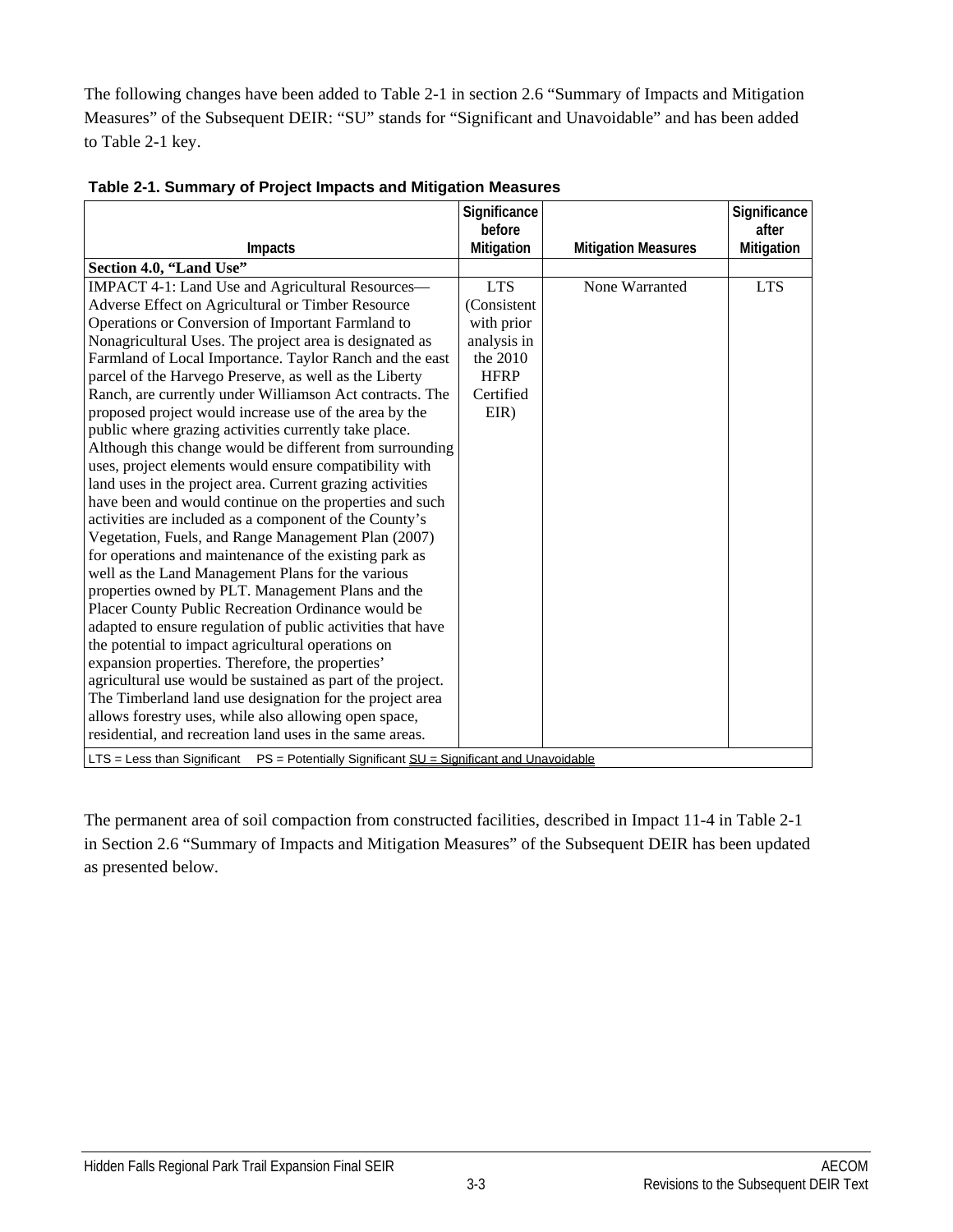| Impacts                                                                                                                                                                                                                                                                                                                                                                                                                                                                                                                                                                                                                                                                                                                                                                                                                                                                                                                                                                                                                                                                                                                                                   | Significance<br>before<br>Mitigation                                                                      | <b>Mitigation Measures</b>                                                                                                                                                                                                               | Significance<br>after<br>Mitigation |
|-----------------------------------------------------------------------------------------------------------------------------------------------------------------------------------------------------------------------------------------------------------------------------------------------------------------------------------------------------------------------------------------------------------------------------------------------------------------------------------------------------------------------------------------------------------------------------------------------------------------------------------------------------------------------------------------------------------------------------------------------------------------------------------------------------------------------------------------------------------------------------------------------------------------------------------------------------------------------------------------------------------------------------------------------------------------------------------------------------------------------------------------------------------|-----------------------------------------------------------------------------------------------------------|------------------------------------------------------------------------------------------------------------------------------------------------------------------------------------------------------------------------------------------|-------------------------------------|
| <b>IMPACT 11-4: Hydrology and Water Quality—</b><br>Change in the Supply and Availability of<br>Groundwater through Withdrawals, Interception, or<br>Loss of Recharge Capacity. While soil compaction from<br>constructed facilities could slightly impede recharge in<br>localized areas, only approximately 18 13.5 acres of the<br>2,765+/- acres of HFRP Trails Expansion project would<br>be permanently developed with impervious surfaces.<br>Installation of groundwater wells for uses related to the<br>park and proposed project facilities could increase the<br>demand for groundwater; however, project-related<br>groundwater demand would not be substantial and is<br>similar to yield rates found in private wells in the project<br>vicinity. In addition, the demand for water is limited by<br>the number of people permitted to visit under the<br>reservation system. Proposed project-related water needs<br>include water necessary for fire suppression, but the 2009<br>water demand calculation report did not evaluate project<br>requirements related to fire suppression. This impact<br>would be potentially significant. | <b>PS</b><br>(Consistent)<br>with prior<br>analysis in<br>the 2010<br><b>HFRP</b><br>Certified<br>$EIR$ ) | <b>Mitigation Measure 11-2:</b><br><b>Implement Groundwater</b><br>Protection through a<br><b>Transient Non-community</b><br>Water System Permit.<br><b>Mitigation Measure 11-3:</b><br>Calculate Water Demands<br>for Fire Suppression. | <b>LTS</b>                          |

#### **3.0 PROJECT DESCRIPTION**

Section 3.2.2, "2019 – Proposed Trails Expansion Area" has been updated to note that the Twilight Ride Property was acquired by Placer County.

The Twilight Ride property is comprised of two parcels consisting of a 10-acre parcel (APN 026- 110-012) and a 40-acre parcel (APN 026-110-018) and is located in the unincorporated area of Placer County, south of the Bear River. The County entered into a Purchase and Sale Agreement with the owners of the Twilight Ride property in 2018. These negotiations may result in the eventual resulted in the purchase of the property in spring 2020. Topography of the site is gentle with an elevation differential ranging from approximately 1,075 to 1,240 feet above mean sea level from southwest to northeast. The property lies within the Raccoon Creek watershed and is approximately 0.25 mile north of Raccoon Creek. The property is dominated by annual grasslands with scattered blue oak (*Quercus douglasii*) and patches of blue oak woodland. The 10-acre portion includes an existing single-family residence and various out-buildings. The 40 acre parcel has an existing storage structure near the middle of the parcel. A parking area on the northwest portion of the 40-acre parcel is proposed with this project. The parking area would connect with the existing trails located on Taylor Ranch. An access road would connect Bell Road with the parking area on the 40-acre parcel.

Table 3-1 was updated to correct one project detail included for HFRP under the category of access (County managed). As shown in the corrected table below, a dedicated turn lane is not proposed for HFRP.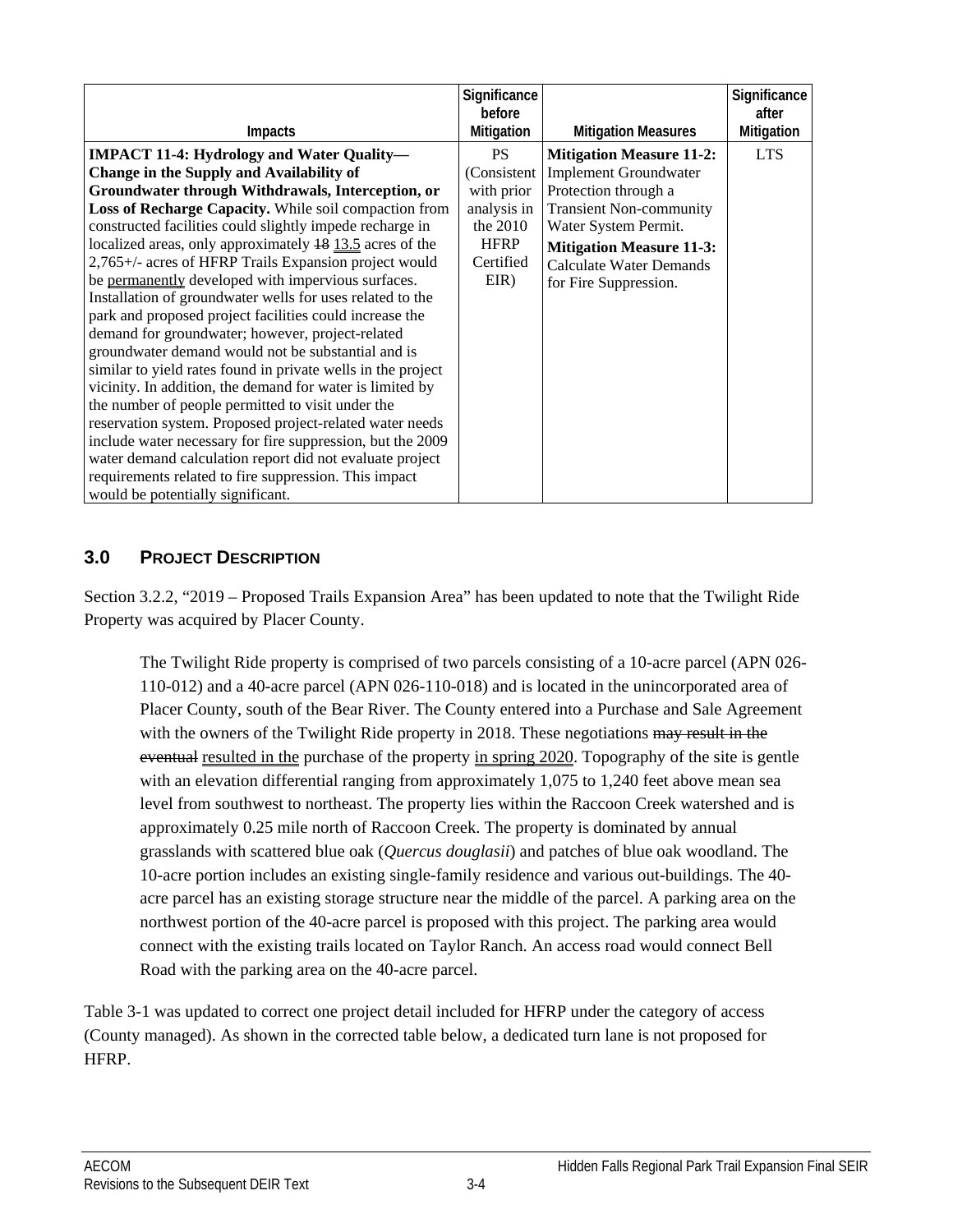#### **Table 3-1. Existing HFRP and Proposed Expansion**

<span id="page-4-0"></span>

|                                                                                | HFRP (Existing) Approved and        |                                                                                            |                                                                                                   |                                                               |
|--------------------------------------------------------------------------------|-------------------------------------|--------------------------------------------------------------------------------------------|---------------------------------------------------------------------------------------------------|---------------------------------------------------------------|
| Improvement                                                                    | <b>Built</b>                        | <b>HFRP Approved, Not Built Yet</b>                                                        | <b>Proposed Expansion</b>                                                                         | Combined                                                      |
| Coverage Area <sup>1</sup>                                                     | 1.200 acres                         |                                                                                            | Approximately 2,765 acres                                                                         | Approximately 3,965 acres                                     |
| Trail Network <sup>1</sup>                                                     | 30 miles of trails (6 miles from    |                                                                                            | 30 miles of trails                                                                                | 60 miles of trails                                            |
|                                                                                | Didion portion and 24 from Spears   |                                                                                            |                                                                                                   |                                                               |
|                                                                                | portion)                            |                                                                                            |                                                                                                   |                                                               |
| <b>Bridges and Stream Crossings</b>                                            | 3 major bridges                     | 1 major bridge                                                                             | 2 major bridges                                                                                   | 6 major bridges                                               |
|                                                                                | 13 trail bridges                    |                                                                                            | 15 trail bridges                                                                                  | 28 trail bridges <sup>1</sup>                                 |
|                                                                                | 23 stream ford crossings            |                                                                                            | 30 stream ford crossings                                                                          | 53 Stream ford crossings <sup>1</sup>                         |
|                                                                                | 15 culvert crossings                |                                                                                            | 20 culvert crossings                                                                              | $35$ culvert crossings <sup>1</sup>                           |
| Educational                                                                    |                                     |                                                                                            |                                                                                                   |                                                               |
| <b>Nature Center</b>                                                           |                                     | l nature center                                                                            |                                                                                                   | 1 nature center                                               |
| <b>Information Kiosks</b>                                                      | 2 kiosks                            |                                                                                            | 3 kiosks                                                                                          | 5 kiosks                                                      |
| <b>Picnic Areas</b>                                                            | 6                                   |                                                                                            | 12                                                                                                | 18                                                            |
| <b>Scenic Overlook</b>                                                         | $\mathcal{D}$                       |                                                                                            |                                                                                                   | 5                                                             |
| <b>Caretaker Residence</b>                                                     |                                     |                                                                                            |                                                                                                   |                                                               |
| House Rehab                                                                    | ∩                                   | 1 (existing, but not rehabilitated                                                         | 1 Existing residence at Twilight Ride. Could be                                                   | $\overline{2}$                                                |
|                                                                                |                                     | yet)                                                                                       | utilized for caretaker's residence in the future                                                  |                                                               |
| <b>Access Improvements</b>                                                     |                                     |                                                                                            |                                                                                                   |                                                               |
| <b>Access (County Managed)</b>                                                 | 1 Mears                             | 1 Garden Bar                                                                               | 2 points of access (Twilight Ride and Harvego)                                                    | 4 points of access                                            |
| <b>Reservation System</b>                                                      | Mears - Operational                 |                                                                                            | Expand to new parking areas, including Garden Bar<br>40                                           | Covers all parking lots                                       |
| Web Cam                                                                        | Mears - Operational                 |                                                                                            | Expand to new parking areas                                                                       | Covers all parking lots                                       |
| Signage – Entrance, directional,<br>wayfinding, regulatory and<br>interpretive | <b>Completed for Mears Entrance</b> | Approved for Garden Bar<br>entrance, Not Complete                                          | <b>Additional Signage</b>                                                                         | Additional signage                                            |
| Striping                                                                       |                                     | Approved for Garden Bar Road,<br>Not Complete                                              | Striping of Garden Bar Road in Phase 1A                                                           | Garden Bar Road                                               |
| Pull Outs                                                                      |                                     | Approved for Garden Bar Road,<br>Not Complete                                              | Garden Bar Road - Phase 1B; Curtola Road – Phase 2: Garden Bar and Curtola<br>add pullouts        | Roads                                                         |
| Widening                                                                       |                                     | Approved for Garden Bar Road,<br>Not Complete                                              | Curtola Road – Phase 3: widen road to 20 feet.                                                    | Widen Garden Bar and<br>Curtola Road                          |
| <b>Curve Improvements</b>                                                      |                                     | Garden Bar Rd - Phase 2,<br>improve vertical curves, Phase 3,<br>improve horizontal curves |                                                                                                   | Phases 2 and 3<br>Improve curves on Garden<br><b>Bar Road</b> |
| Dedicated Turn Lane                                                            |                                     | Not Complete                                                                               | Twilight Ride – Phase 2 - Add left turn pocket on Bell Construct left turn pocket –<br>Road       | <b>Bell Road</b>                                              |
| <b>Gated Public Access Road</b>                                                | 1 (Mears)                           | 1 (Garden Bar Road gated access<br>not currently open to general<br>public)                | Add gated access to Twilight Ride, Harvego, and new Construct gated access<br>Garden Bar 40 entry | points                                                        |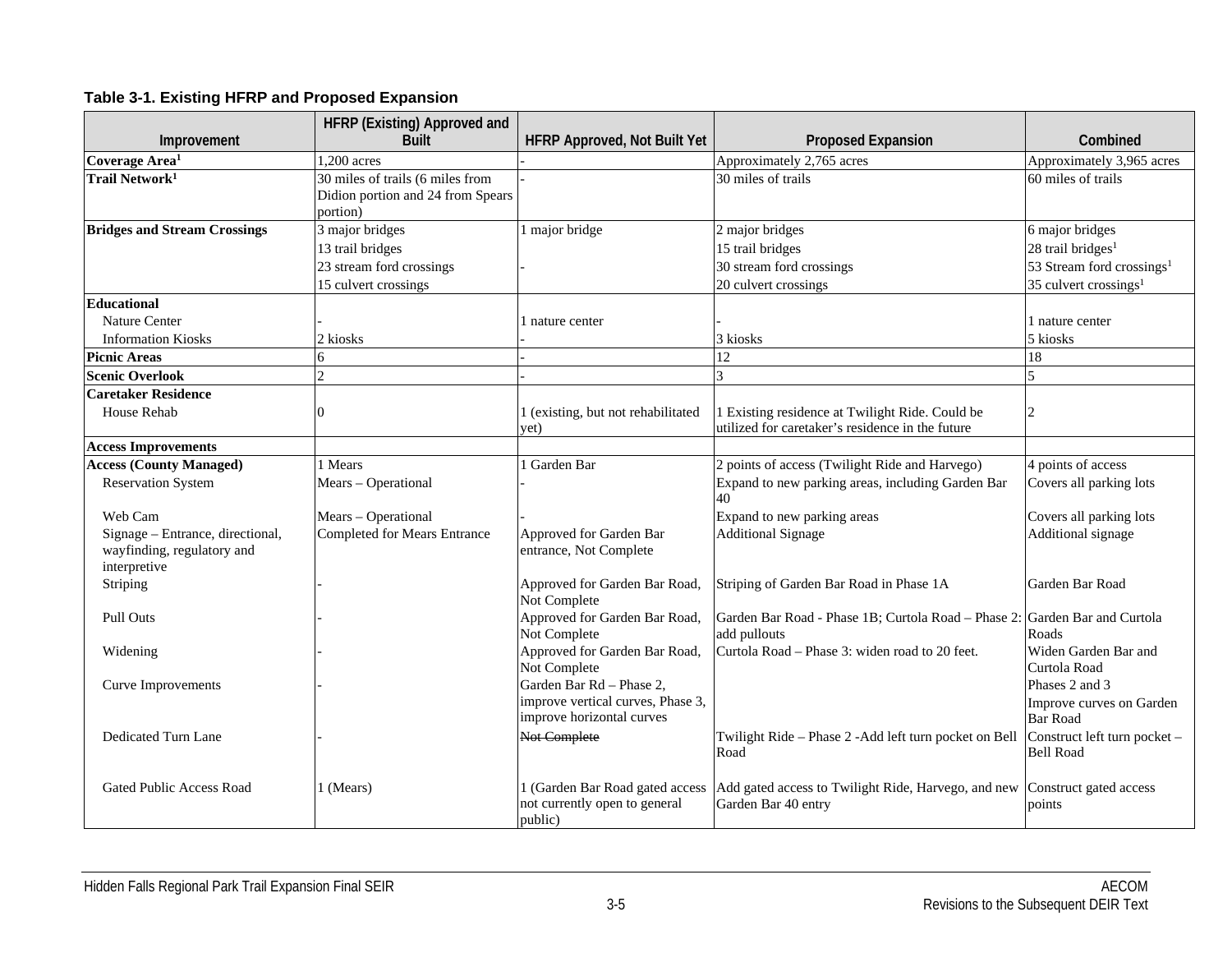|                                 | HFRP (Existing) Approved and                              |                                     |                                                           |                                         |
|---------------------------------|-----------------------------------------------------------|-------------------------------------|-----------------------------------------------------------|-----------------------------------------|
| Improvement                     | <b>Built</b>                                              | <b>HFRP Approved, Not Built Yet</b> | <b>Proposed Expansion</b>                                 | Combined                                |
| <b>Parking</b>                  |                                                           |                                     |                                                           |                                         |
| Autos                           | 101 spaces at Mears (including<br>paved and gravel areas) | 45 spaces at Garden Bar             | 98 auto spaces at Twilight Ride                           | 384 auto parking spaces                 |
|                                 |                                                           |                                     | 115 auto spaces at Harvego                                |                                         |
|                                 |                                                           |                                     | 25 auto spaces at Mears                                   |                                         |
| Trailers                        | 12 at Mears                                               | 20 spaces at Garden Bar             | 38 trailer spaces at Twilight Ride                        | 80 equestrian trailer parking<br>spaces |
|                                 |                                                           |                                     | 10 trailer spaces at Harvego                              |                                         |
| Americans with Disabilities Act | 4 spaces at Mears                                         | 5 spaces at Garden Bar              | 4 ADA spaces at Twilight Ride                             | 18 ADA parking spaces                   |
| (ADA) Compliant                 |                                                           |                                     | 5 ADA spaces at Harvego                                   |                                         |
| <b>Emergency Response</b>       |                                                           |                                     |                                                           |                                         |
| Helipad                         |                                                           |                                     | 2 (Twilight Ride and Harvego)                             |                                         |
| Water Tanks with hydrants       | $(12,000 \text{ gallon})$                                 |                                     | 3 (12,000 gallon) at each of the new parking areas        |                                         |
| <b>Shaded Fuel Breaks</b>       | $3(120 \text{ acres total})$                              |                                     | 2 already constructed on Harvego (90 acre and 30<br>acre) |                                         |
| <b>Water and Sanitation</b>     |                                                           |                                     |                                                           |                                         |
| Groundwater Well                | 2 existing                                                | 1 – Garden Bar parking area         | 2 groundwater wells (Twilight Ride and Harvego)           |                                         |
| Septic Systems                  | 2 (1 at Mears entrance, 1 serving                         | l – Garden Bar parking area         | 2 septic systems (Twilight Ride and Harvego)              |                                         |
|                                 | existing ranch house at west end of<br>HFRP)              |                                     |                                                           |                                         |
| <b>Permanent Restrooms</b>      | building with 2 stalls (10                                | 2 - Garden Bar parking area and     | 2 permanent restroom buildings, one each at Twilight      |                                         |
| <b>Portable Restrooms</b>       | portable restrooms) plus 2                                | nature education / camping area     | Ride and Harvego (6 stalls)                               | Approximately 20                        |
|                                 | restrooms at existing ranch house                         | Portable restrooms at strategic     | Portable restrooms may be used until permanent            |                                         |
|                                 | (not public)                                              | locations                           | restrooms are constructed and for convenience within      |                                         |
|                                 |                                                           |                                     | the trail network                                         |                                         |

Source: AECOM 2019; Placer County 2019

<sup>1</sup> Acreages and trail mileages, as well as number of trail bridges, stream ford crossings and culvert crossings are approximate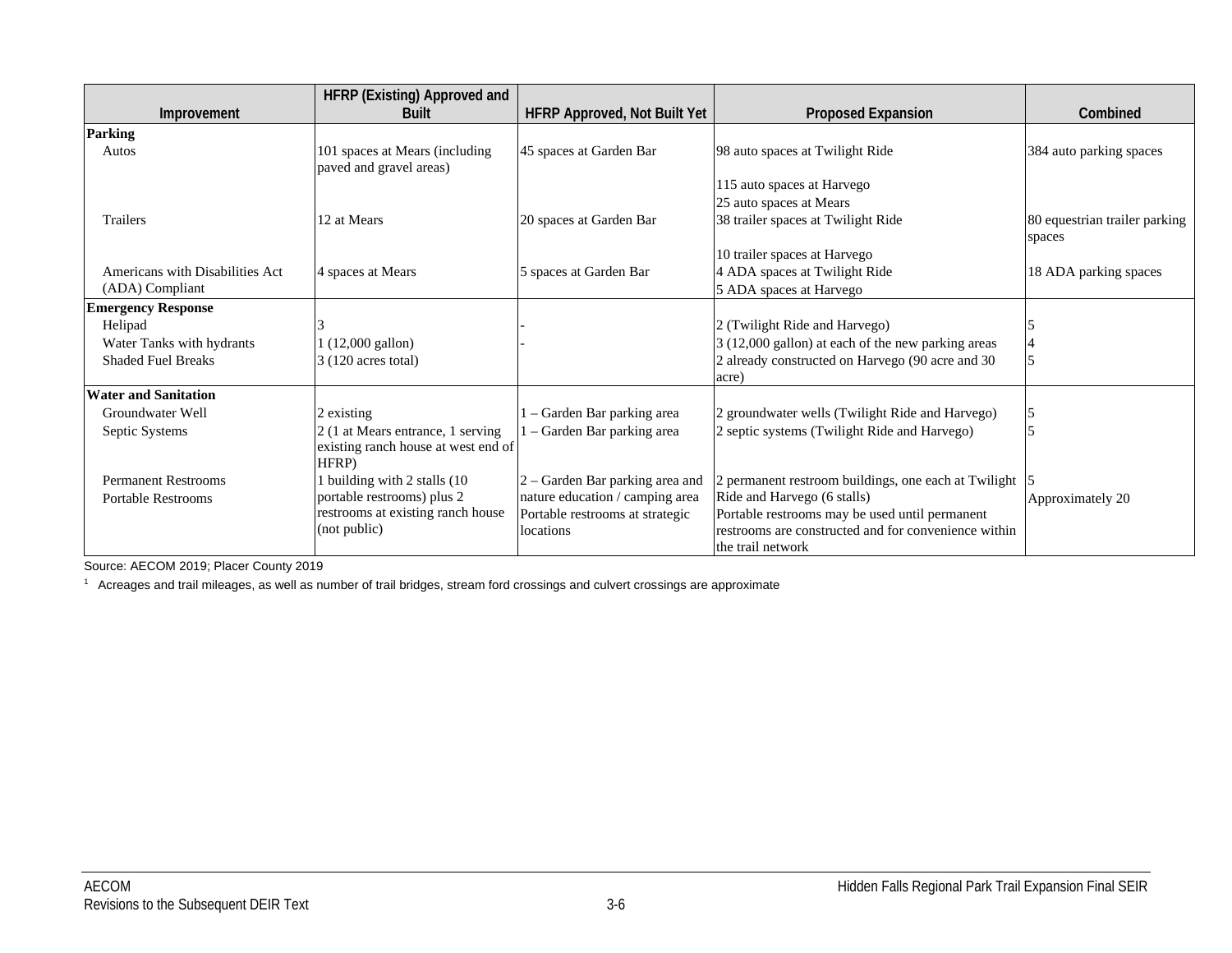Page 3-4: The webcam address has been changed. The current address is <https://www.placer.ca.gov/6412/Webcam>

The following bullet has been added to Section 3.7.1 "Approvals Required by Placer County" (page 3- 49):

County permits for buildings and tree removal

The following bullet has been added to Section 3.7.2 "Approvals Issued by Other Agencies" (page 3-49):

• Encroachment permit for any construction within the Nevada Irrigation District (NID) canal right-of-way (Nevada Irrigation District)

#### **4.0 LAND USE AND AGRICULTURAL RESOURCES**

No changes.

### **5.0 SOILS, GEOLOGY, SEISMICITY, AND MINERAL RESOURCES**

On page 5-11 of Chapter 5.0, Section 5.2.6 "Naturally Occurring Asbestos," the last paragraph has a typographical error that has been corrected as follows:

The potential presence of and hazards posed by naturally occurring asbestos are discussed in greater detail in Section 9.3.1, "Toxic Air Contaminants," in Chapter 9.0, "Air Quality."

Mitigation Measures S5-2: Obtain and Implement Seismic Engineering Design Recommendations includes the following revision to the last sentence:

It is the responsibility of the applicantCounty to provide for engineering inspection and certification that earthwork has been performed in conformity with recommendations contained in the report.

## **6.0 CULTURAL AND TRIBAL CULTURAL RESOURCES**

No changes.

## **7.0 VISUAL RESOURCES**

The following changes have been made to section 7.1.2 at the bottom of page 7-1 of the Draft SEIR:

#### **7.1.1 HFRP Mitigation Measures Adopted by the County in 2010**

Implementation of the following mitigation measures, which were adopted by Placer County when the HFRP EIR was certified in 2010, reduced impacts of the project on visual resources.

- ► **Mitigation Measure 7-31:** Revegetate and Restore All Disturbed Areas to Minimize Visual Quality Impacts.
- ► **Mitigation Measure 12-8:** Protect Oak Woodland Habitat.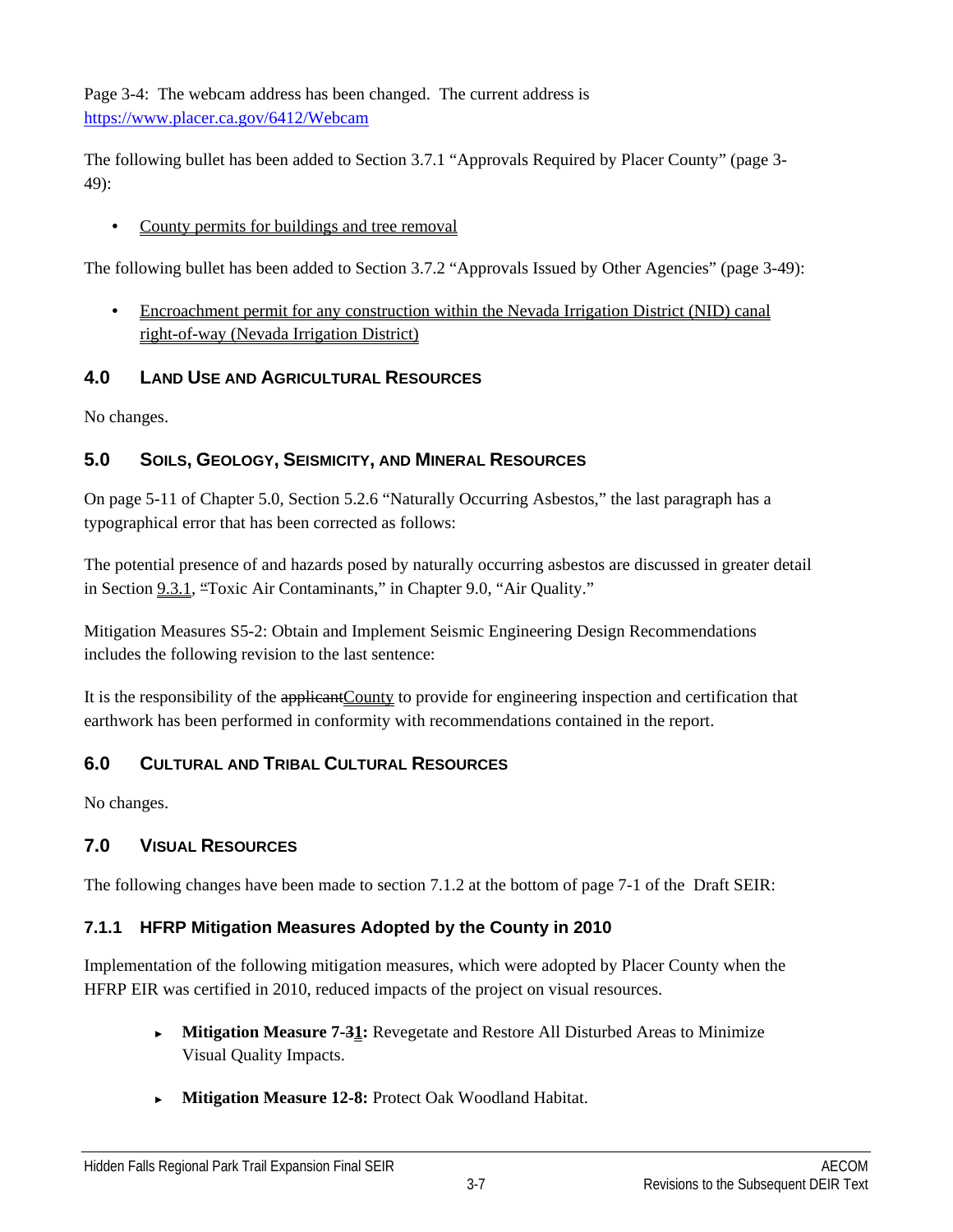#### **8.0 TRANSPORTATION AND CIRCULATION**

Page 8-28. The following change has been made to the last paragraph:

As noted earlier, Three (3) collisions have occurred from 2014 - 2016over the last 3 years in this area.

The following changes have been made to Mitigation Measure S8-2. Install No Parking Signs to discourage Pedestrian Travel on Local Roads:

Prior to the use of the new parking areas, install "No Parking" signs along public roads serving the Project site as authorized by the Placer County Board of Supervisors at the discretion of the County Department of Public Works to discourage offsite parking and limit pedestrian movement between offsite street parking and each project entry. If parking on side streets near park entrances becomes a repetitive problem, the County shall institute "No Parking" areas along the impacted portions of the roadways.

### **9.0 AIR QUALITY**

There are two sections in Chapter 9.0, both listed as section 9.2.3. Toxic Air Contaminants and section 9.2.3. Odors on page 9-11, which should have been combined. The following change has been made to the Draft SEIR:

#### 9.2.3 EXISTING AIR QUALITY—TOXIC AIR CONTAMINANTS AND ODORS

Mitigation Measure 9-1, described in Section 9.5 of the Draft SEIR has been updated to include additional performance measures recommended by PCAPCD to further minimize the potential air quality issues associated with naturally occurring asbestos.

#### **Mitigation Measure 9-1: Conduct On-Site Soil Testing and Prepare and Implement an Asbestos Dust Control Plan, If Needed.** *(Applies to Impact 9-35-2)*

Prior to construction activity, the County shall test the on-site soils for the presence of asbestos. If naturally-occurring asbestos, serpentine, or ultramafic rock is either known to be located onsite, or is disclosed in the project's geology/soils survey report, or if the project is located in, partly or entirely, "a most likely" to contain Naturally Occurring Asbestos Area, as shown on the Geologic maps prepared by the California Geologic Survey (formerly the California Division of Mines and Geology), the following measures shall be implemented.

The project shall comply with PCAPCD Rule 228 for fugitive dust control. When the construction area is equal to or greater than one acre, the applicant shall prepare an Asbestos Dust Mitigation Plan (ADMP) as required in Section 93105 of the California Health and Safety Code, "Asbestos Airborne Toxic Control Measure for Construction, Grading, Quarrying, and Surface Mining Operations." The ADMP shall be submitted to the PCAPCD a minimum of 21 days before construction activity is scheduled to commence. The applicant should contact the PCAPCD before retaining a qualified state registered geologist to conduct initial geologic evaluations as part of the ADMP application process. The County shall submit the plan to the County Planning Department for review and PCAPCD for review and approval before construction of the first project phase. Approval of the plan must be received from PCAPCD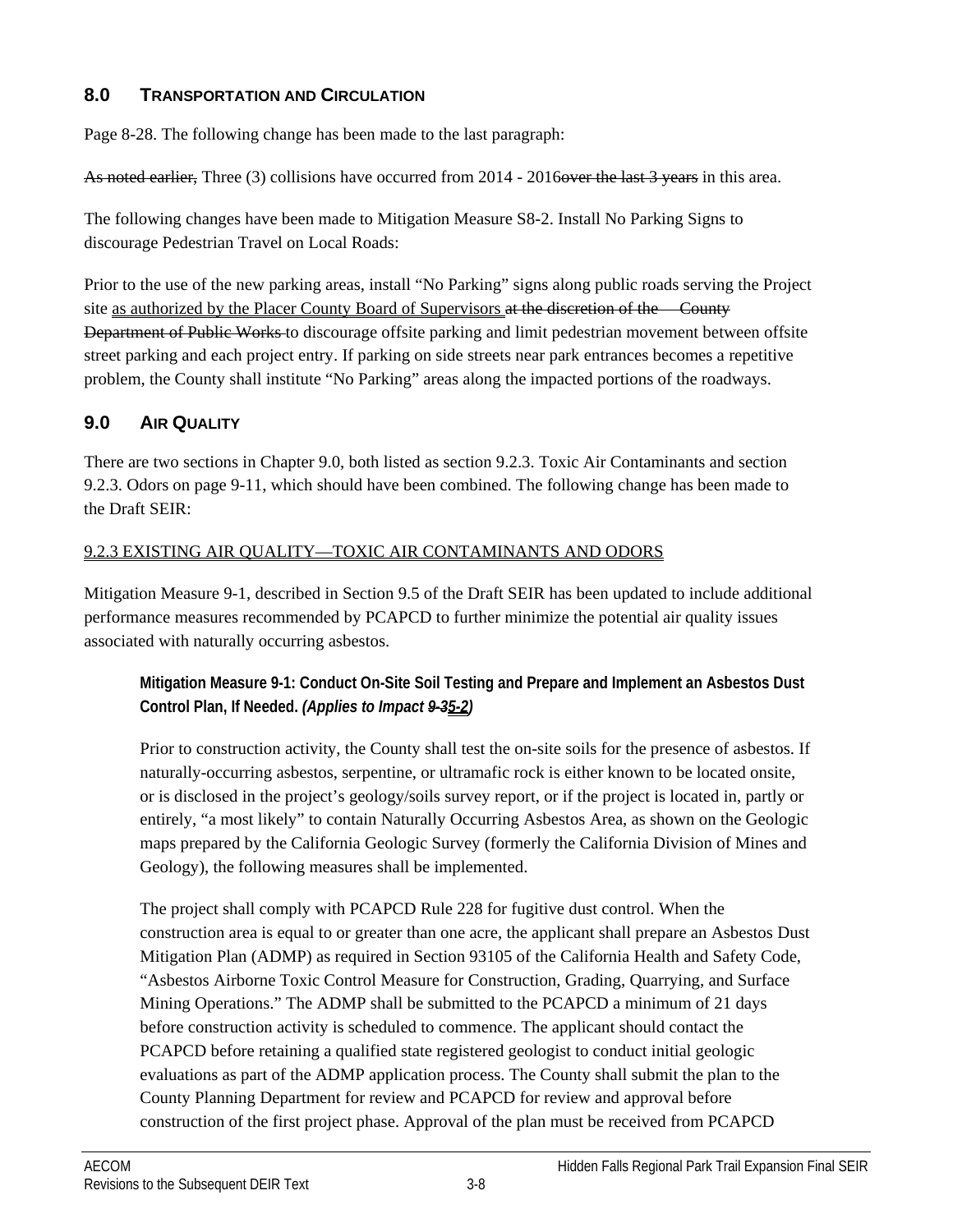before any asbestos-containing rock (serpentinite) can be disturbed. Upon approval of the asbestos dust control plan by PCAPCD, the County shall ensure that construction contractors implement the terms of the plan throughout the construction period.

If asbestos is found in concentrations greater than 5 percent, the material shall not be used as surfacing material as stated in state regulation CCR Title 17 Section 93106 ("Asbestos Airborne Toxic Control Measure-Asbestos Containing Serpentine"). The material with naturally-occurring asbestos can be reused at the site for sub-grade material covered by other non-asbestos-containing material in accordance with Placer County APCD Rule 228 and Section 93105, Title 17, California Code of Regulation (CCR) by the California Air Resources Board per Health and safety Code Section 39666.

If asbestos containing soil is found on trail surfaces, the asbestos dust control plan shall include provisions, including capping or other treatment of trail surfaces to avoid exposure by trail users.

### **10.0 NOISE**

The analysis of Impact 10-3 Noise Increases in Transportation-Related Noise Levels for long-term operational impacts for the proposed access road to the Twilight Ride parking area states, "At 25 mph, the resulting exterior noise level would be 47 dBA L<sub>eq</sub> at 40 feet from the adjacent residential property line" (Draft SEIR page 10-25). There is a typographical error and it should be " $48 \text{ dBA } L_{eq}$ ", which is supported by Appendix F Noise Data.

#### **11.0 HYDROLOGY AND WATER QUALITY**

The total area of grading and vegetation removal summarized on Page 11-13 was updated for consistency with the biological resource section Table 12-4. The updated text is presented below.

Grading and vegetation removal during construction of access roads, parking areas, bridge and overlook footings, restrooms, and the trail system has the potential to result in soil erosion. Construction of activity would require total ground disturbance of approximately 41.8 49.2 acres  $(21.2 28.7)$  permanent acres and  $20.6 20.5$  temporary acres). Construction of the trail system would disturb approximately 23 acres (7.7 acres permanent and 15.5 acres temporary) of land in linear construction corridors distributed around the expansion area along the proposed trail alignments. Trailhead improvements including parking, access road and amenities would disturb 18.5 acres (13.5 permanent and 5.0 temporary). Vegetation removed during construction would be chipped or lopped and broadcast in the immediate area. Vegetation removed at parking areas would be stockpiled and following construction, used as mulch on exposed areas.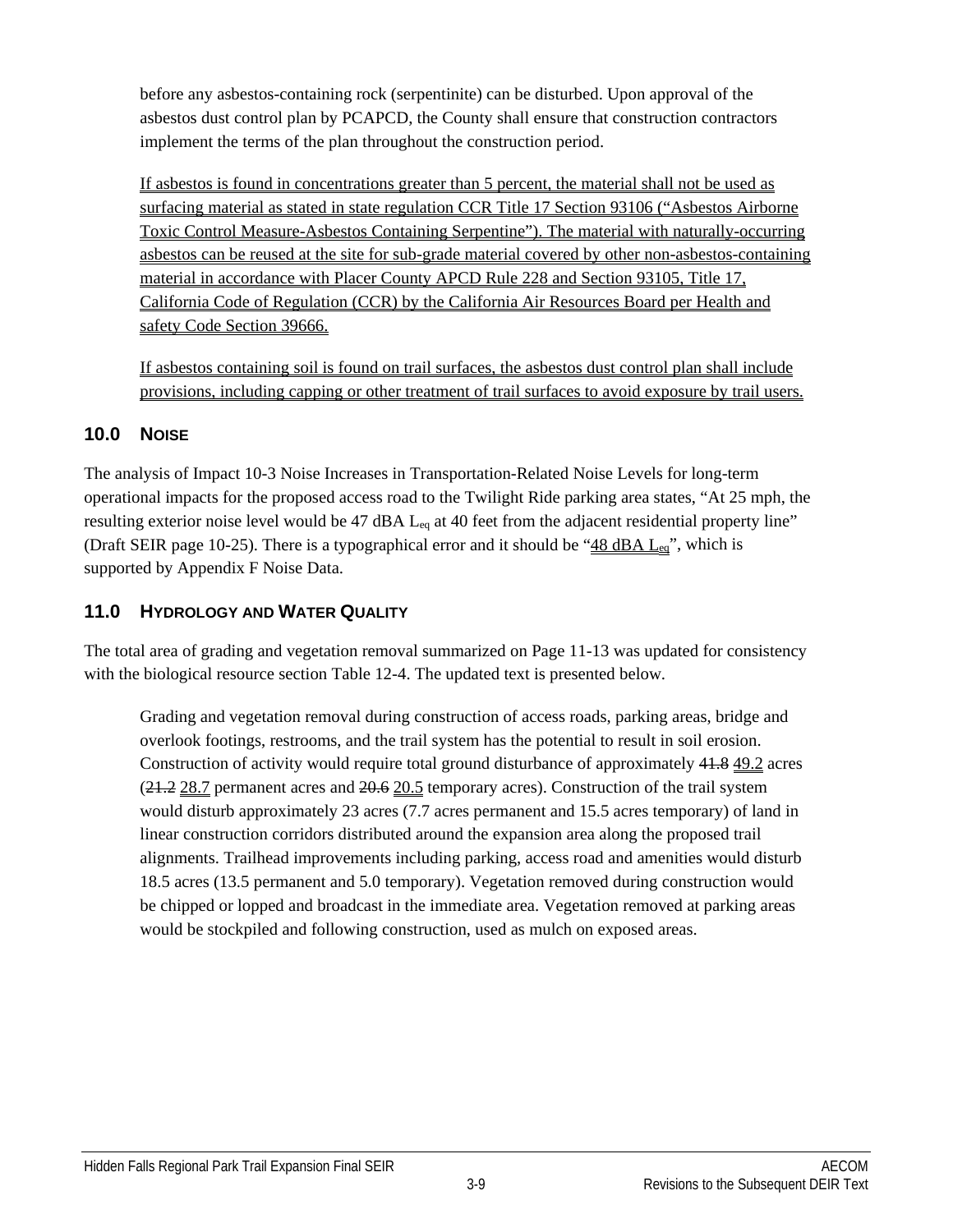#### **12.0 BIOLOGICAL RESOURCES**

The following update has been made to Table 12-3 on page 12-27 of the Subsequent DEIR:

| <b>Special-Status Species</b>                 | <b>Regulatory Status</b><br>(Federal; State) <sup>1</sup>            | <b>Habitat Requirements</b>                                                                                                                                                                                                                                                                                                                                                             | <b>Potential for Occurrence</b><br>in the Project Area <sup>2</sup>                                                                                                                                                             |
|-----------------------------------------------|----------------------------------------------------------------------|-----------------------------------------------------------------------------------------------------------------------------------------------------------------------------------------------------------------------------------------------------------------------------------------------------------------------------------------------------------------------------------------|---------------------------------------------------------------------------------------------------------------------------------------------------------------------------------------------------------------------------------|
| <b>Amphibians/Reptiles</b>                    |                                                                      |                                                                                                                                                                                                                                                                                                                                                                                         |                                                                                                                                                                                                                                 |
| Foothill yellow-legged<br>frog<br>Rana boylii | SC<br>T for Feather<br>River and<br><b>Northern Sierra</b><br>clades | Streams and rivers with rocky substrate<br>and open, sunny banks, in forests,<br>chaparral, and woodlands; sometimes<br>found in isolated pools, vegetated<br>backwaters, and deep, shaded, spring-<br>fed pools. Breeding occurs exclusively<br>in streams and rivers and requires<br>cobble-sized substrate for eggs and a<br>minimum of 15 weeks of water for<br>larval development. | <b>Likely to occur</b> ; suitable aquatic<br>habitat is present at Raccoon<br>Creek and other drainages with<br>cobble substrate. A possible<br>foothill yellow-legged frog was<br>observed during surveys in<br>December 2016. |

<span id="page-9-0"></span>

The total area values presented in Table 12-4 and the preceding text have been updated to correct minor calculation errors in the draft table as shown below.

Table 12-4 summarizes the extent of temporary and permanent impacts of the proposed project on vegetation communities and land cover types. The impact analysis was based on the conservative assumption that temporary impacts associated with trail construction would require a 15-foot wide construction corridor. Construction of the trail system would disturb 23.2 acres (7.7 acres permanent and 15.5 acres temporary) of land in linear corridors including drainage crossings. Trailhead improvements including parking, access road and amenities would disturb  $18.5$  26.0 acres (13.521.0 permanent and 5.0 temporary). Total land disturbance required to construct and operate the project is estimated at 41.8 49.2 acres.

|                                   | Trails*   |           | Parking & Access |               |                    |
|-----------------------------------|-----------|-----------|------------------|---------------|--------------------|
| <b>Habitat Type</b>               | Temporary | Permanent | Temporary        | Permanent     | <b>Total Acres</b> |
| <b>Annual Grassland</b>           | 0.03      | 0.015     | 1.23             | 4.257         | 3.858 5.532        |
| <b>Blue Oak Woodland</b>          | 2.90      | 1.450     | 0.00             | 0.000         | 4.351              |
| Mixed Oak Woodland                | 0.00      | 0.000     | 1.63             | 4.595         | 4.504 6.225        |
| Oak Savanna                       | 0.00      | 0.000     | 1.79             | 10.162        | 9.204 11.952       |
| Oak-Foothill Pine Woodland        | 12.50     | 6.249     | 0.13             | 1.396         | 19.044 20.275      |
| Developed                         | 0.00      | 0.000     | 0.16             | 0.318         | 0.5430.478         |
| Valley Foothill Riparian Woodland | 0.00      | 0.000     | 0.07             | 0.263         | 0.1840.333         |
| <b>Intermittent Drainage</b>      | 0.02      | 0.011     | 0.00             | 0.011         | 0.0450042          |
| <b>Ephemeral Drainage</b>         | 0.04      | 0.018     | 0.00             | 0.000         | 0.05600058         |
| Seasonal Wetland                  | 0.000     |           | 0.01             |               | $0.012 - 0.010$    |
| <b>Subtotal</b>                   | 15.5      | 7.7       | 5.0              | $13.5 - 21.0$ |                    |
| <b>TOTAL</b>                      | 23.2      |           | 18.5-26.0        |               | 41.849.245         |

<span id="page-9-1"></span>**Table 12-4. Habitat Impacts of Proposed Hidden Falls Expansion by Project Element**

\*Temporary Impacts (assuming 15-ft wide construction corridor for trails)

Total is rounded to nearest hundredth of an acre.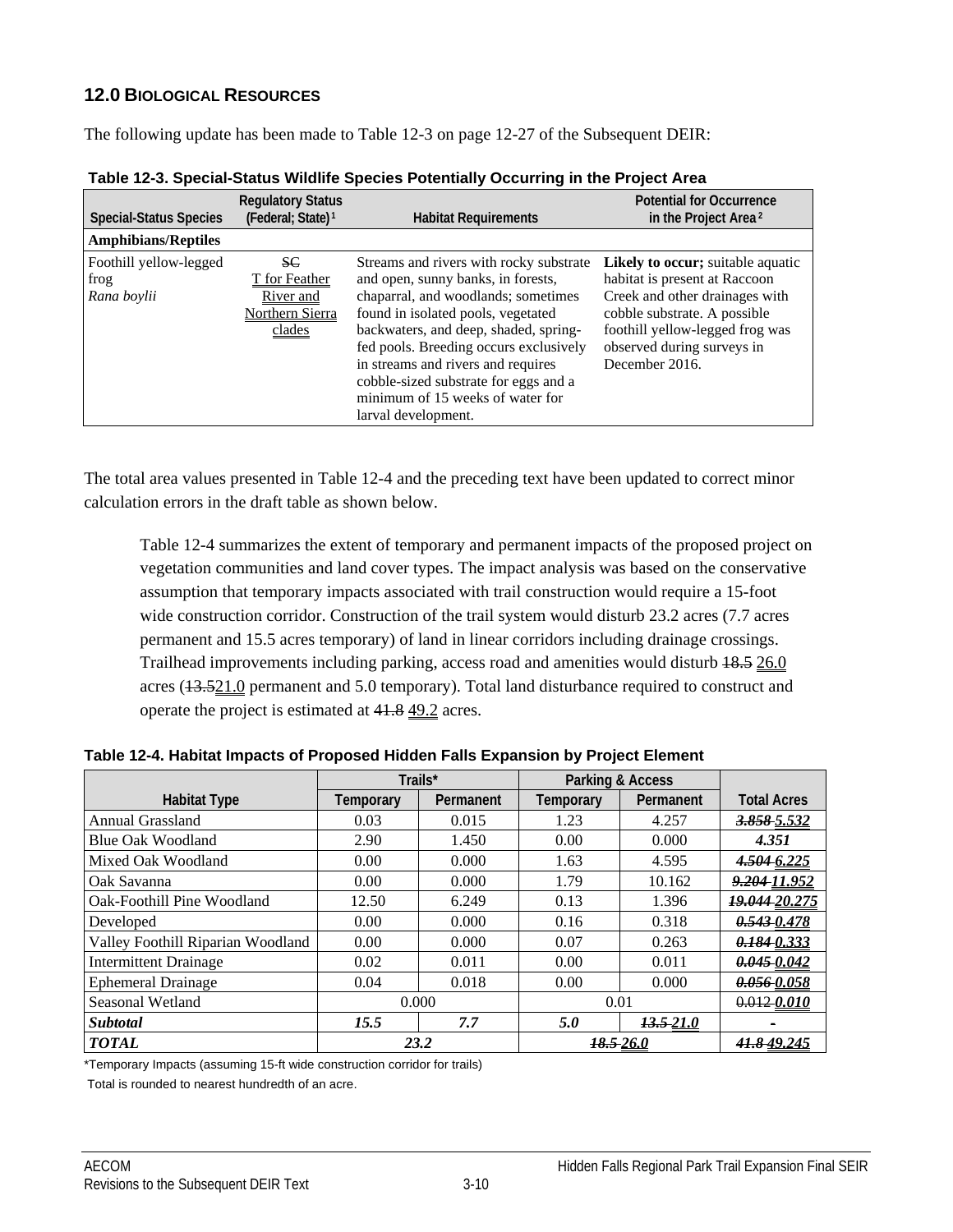The PCCP is described in detail on page 12-38 of the Draft SEIR and using the PCCP as mitigation options is described in detail in several of the biological mitigation measures. To clarify the consistency, the following sentence has been added to the second paragraph of Section 12.4.3 Issues not discussed further on page 12-41 of the Subsequent DEIR:

The proposed project would support the plans and policies of the General Plan. Because the proposed project would have no impact on the movement of any native resident or migratory fish or wildlife species, or native or migratory wildlife corridor, or impede the use of native wildlife nursery sites, and would not adversely affect an adopted habitat conservation plan, including the PCCP once if adopted, no further discussion is provided on the topics.

The following changes have been made to the paragraphs pertaining to the Placer County Conservation Plan (PCCP) in mitigation measures S12-1 through S12-5 and S12-7 on pages 12-48 through 12-60 of the Subsequent DEIR. These changes have also been included in the MMRP (Chapter 4 of this Final SEIR):

► In the event the Placer County Conservation Program is adopted prior to submittal of improvement plans for this project or prior to the project's own State and federal permits being obtained for effects associated with listed species and their habitats, waters of the State, and waters of the U.S., then Mitigation Measure 12-2 may be replaced with the PCCP's mitigation fees and conditions on covered activities to address this resource impact and avoidance and minimization measures as set forth in the PCCP implementation document to the extent compliance with the PCCP provides equal or greater mitigation or reduction in the significance of impacts. If PCCP enrollment is chosen and/or required by the State and federal agencies as mitigation for one or more biological resource area impacts, then the PCCP avoidance, minimization and mitigation measures shall apply only to those species, habitat types, and waters that are covered by the PCCP.

The following changes have been made to Mitigation Measure S12-4 on page 12-57 of the Draft SEIR (additions to fifth and sixth bullets):

#### **Mitigation Measure S12-4: Implement Measures to Protect Foothill Yellow-Legged Frog and Northwestern Pond Turtle**

- Suitable foothill yellow-legged frog and northwestern pond turtle aquatic habitat shall be surveyed within 2 weeks before the start of construction activities. If northwestern pond turtles or foothill yellow-legged frogs, tadpoles, or eggs are found, they may be moved from the project area only with CDFW approval and appropriate take permits. If neither northwestern pond turtle nor foothill yellow-legged frog is identified, construction may proceed.
- A qualified biologist holding the appropriate take permits shall be present at active work sites until the removal of foothill yellow-legged frog and northwestern pond turtle, instruction of workers, and habitat disturbance have been completed. After this time, the County shall designate a person to monitor on-site compliance with all minimization measures.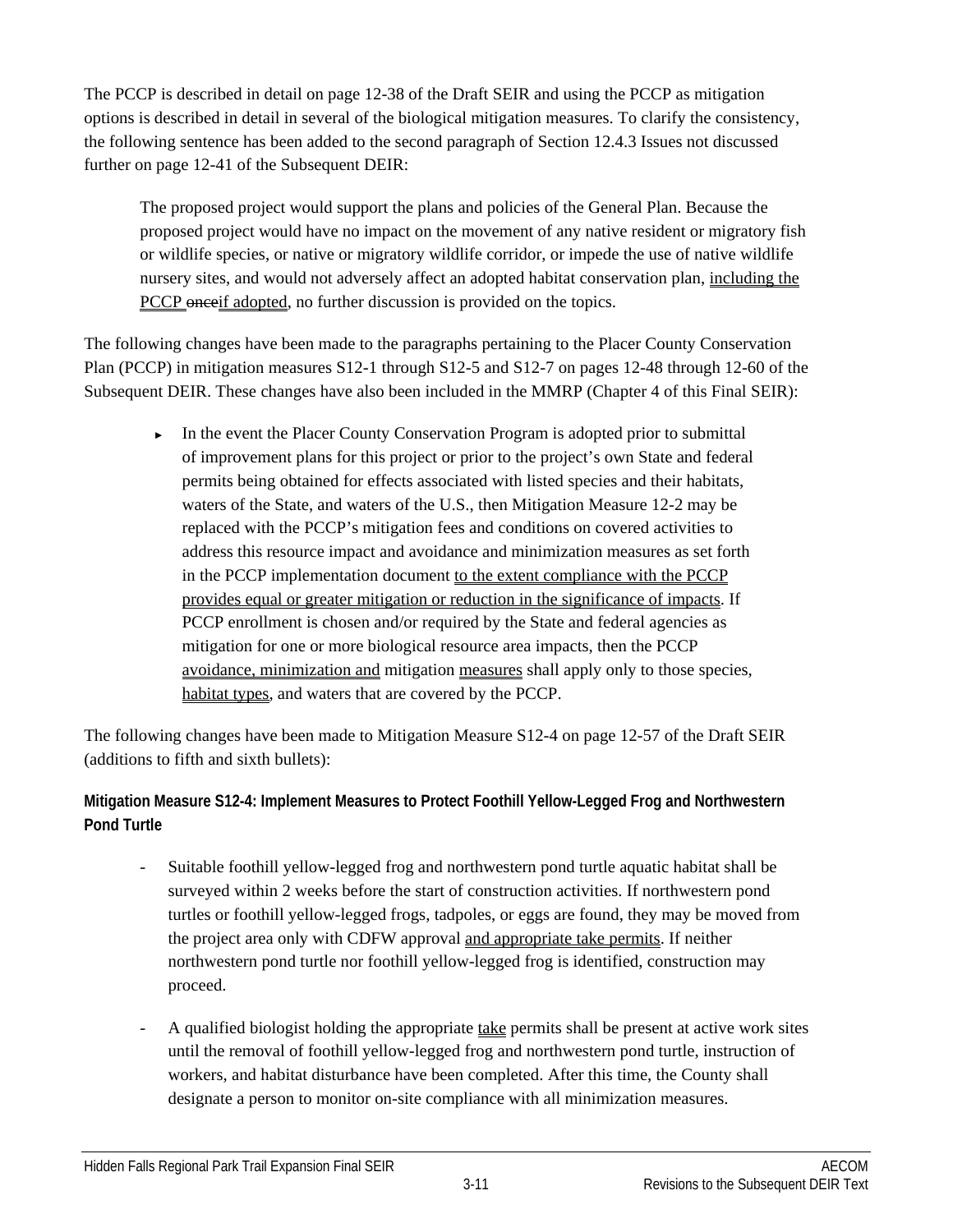The following changes have been made to Mitigation Measure S12-5 on page 12-48 of the Draft SEIR (revision to first bullet and third bullet, addition of last bullet):

#### **Mitigation Measure S12-5: Implement Measures to Protect Raptors and Other Nesting Birds.**

The County and its contractors shall implement the following measures to reduce impacts on raptors and other nesting birds:

- ► If construction activities or vegetation removal, including tree and shrub removal, occurs between February 15 and August 31, a qualified biologist shall conduct surveys for nesting birds in the proposed construction area and 500 feet beyond the project construction footprint. Surveys shall be conducted no more than two weeks3 days before the start of the activity. If no active nests are found, no further mitigation is required, unless construction activities cease for a period of 2 weeks or more. Another pre-construction survey shall be conducted as described above if a lapse in construction activities of two weeks or more occurs.
- ► If an active golden eagle nest, white tailed kite, American peregrine falcon, or California black rail is located within 0.25-mile of public trails or roads that will be used during construction construction access routes or construction sites, the County shall:
	- o Notify CDFW of the nest within one working day of discovery of the nest; and
	- o 1Implement recommendations from CDFW to avoid disturbance to golden eagle nesting activities.
- ► If an active nest is discovered outside of the typical nesting season, it should be avoided using the same avoidance measures that would be applied during the typical nesting season until such time as the young have fully fledged and are foraging independently of their parents.

The following change has been made to Impact 12-5 on page 12-48 of the Subsequent DEIR:

The potential impacts of the proposed project do not differ substantially from those described in the 2010 HRFP Certified EIR. Tree removal associated with construction of trails and parking areas could result in direct or indirect impacts on dens of ringtails. This impact would be potentially significant. Mitigation Measure 12-6, *Implement Measures to Protect Ringtail and Townsend's Big-Eared Bat Roosts*, requires pre-construction surveys to identify potential ringtail dens within 100 feet of proposed trail construction, and avoidance of those trees if feasible. If avoidance is not feasible, tree removal would be implemented in a way that would avoid and minimize direct and indirect impacts on ringtails. With implementation of Mitigation Measure 12-6, impacts on ringtails would be reduced to **less than significant**.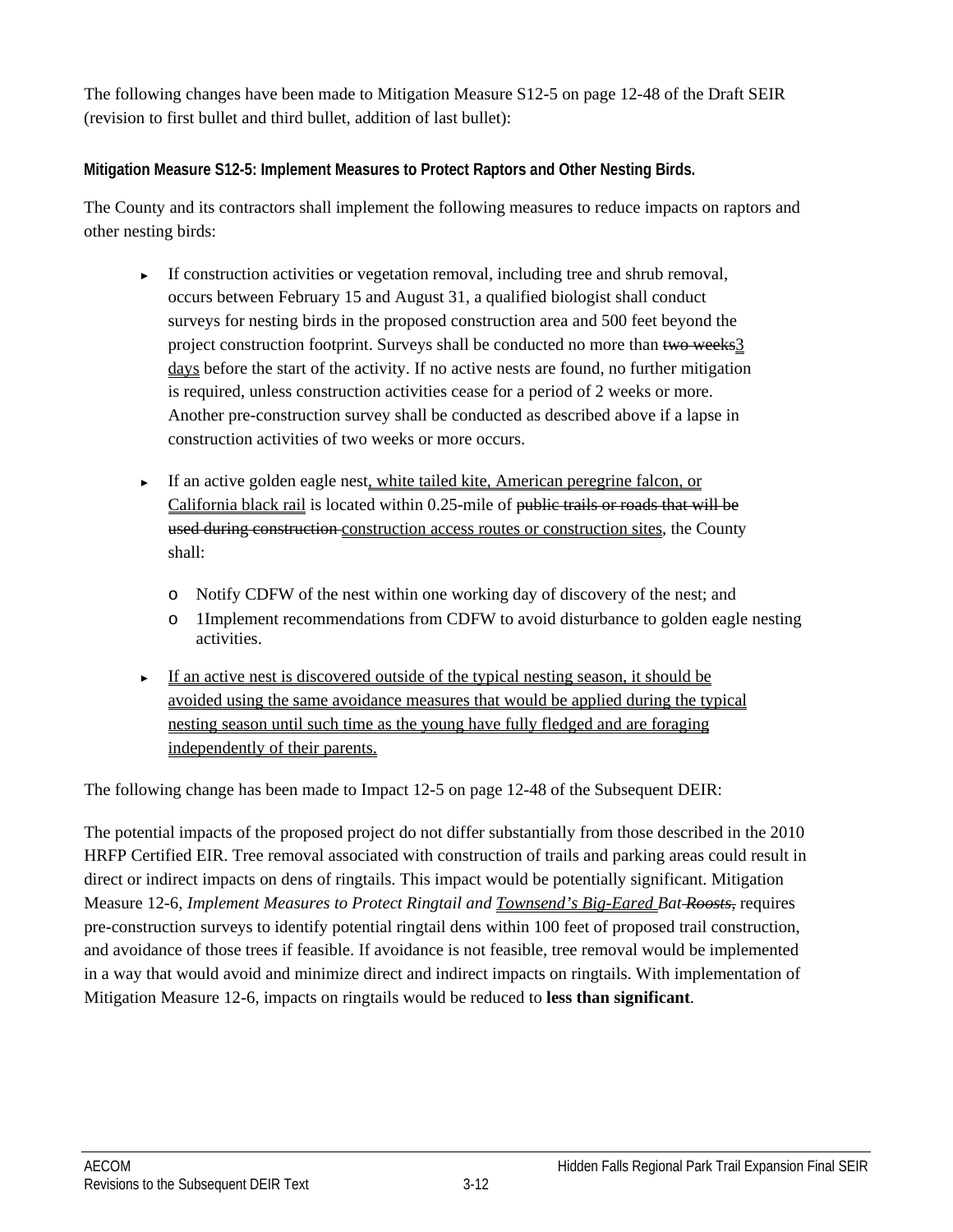| <b>IMPACT</b><br>$12 - 5$ | Biological Resources-Potential Disturbance of Dens and Individual Ringtails. Trees along<br>riparian portions of the project area such as Raccoon Creek that are 5 inches or greater dbh and<br>are hollow or have large cavities provide potential den sites for ringtail. Removal of such trees or<br>other vegetation during trail construction and for road improvements could destroy dens, resulting<br>in potential loss of adults and/or young. |
|---------------------------|---------------------------------------------------------------------------------------------------------------------------------------------------------------------------------------------------------------------------------------------------------------------------------------------------------------------------------------------------------------------------------------------------------------------------------------------------------|
| Significance              | Potentially significant - (Consistent with prior analysis in 2010 HFRP Certified EIR)                                                                                                                                                                                                                                                                                                                                                                   |
| Mitigation<br>Proposed    | Mitigation Measure 12-6: Implement Measures to Protect Ringtail and Other Bat Roosts<br>Townsend's Big-Eared Bat.                                                                                                                                                                                                                                                                                                                                       |
| Residual                  | Less Than Significant                                                                                                                                                                                                                                                                                                                                                                                                                                   |

**Significance** 

The following change has been made to the first paragraph on page 12-50 of the Subsequent DEIR:

The potential impacts of the proposed project do not differ substantially from those described in the 2010 HRFP Certified EIR. Tree removal associated with construction of trails, overlooks, bridges and parking areas could result in direct or indirect impacts on bat roosts, including roosts of Townsend's big-eared bats. This impact would be potentially significant. Mitigation Measure 12-6, *Implement Measures to Protect Ringtail and Townsend's Big-Eared Bat Roosts*, requires pre-construction surveys to identify potential bat roosts within 100 feet of proposed trail, bridge, or parking facility construction, and avoidance of those trees if feasible. If avoidance is not feasible, tree removal would be implemented in a way that would avoid, minimize, or mitigate direct and indirect impacts on bats. With implementation of Mitigation Measure 12-6, impacts on bats would be reduced to **less than significant**.

The following change has been made to the description of wetland impacts for the 2019 HFRP Trails Expansion Project presented on Page 12-51 to correct a typographical error.

The wetland surveys were conducted (Exhibit 12-1) across approximately 154.13 acres, and of this total, 5.01 5.61 acres are features that are potentially jurisdictional waters of the United States. The study area included 1.15 aces of the Bear River, 0.48 acre of Raccoon Creek, six intermittent drainages (0.45 acre), and 17 ephemeral drainages (0.56 acre).

The following change has been made to the impact conclusion at the end of mitigation measures S12-2 on page 12-55 of the Subsequent DEIR:

Implementation of this mitigation measure, along with Mitigation Measure 12-1 above, and Mitigation Measure S5-1 in Chapter 5.0, "Soils, Geology, and Seismicity," and Mitigation Measure 11-1 in Chapter 11.0, "Hydrology and Water Quality," would reduce Impacts 12-1 and to **less-than-significant**.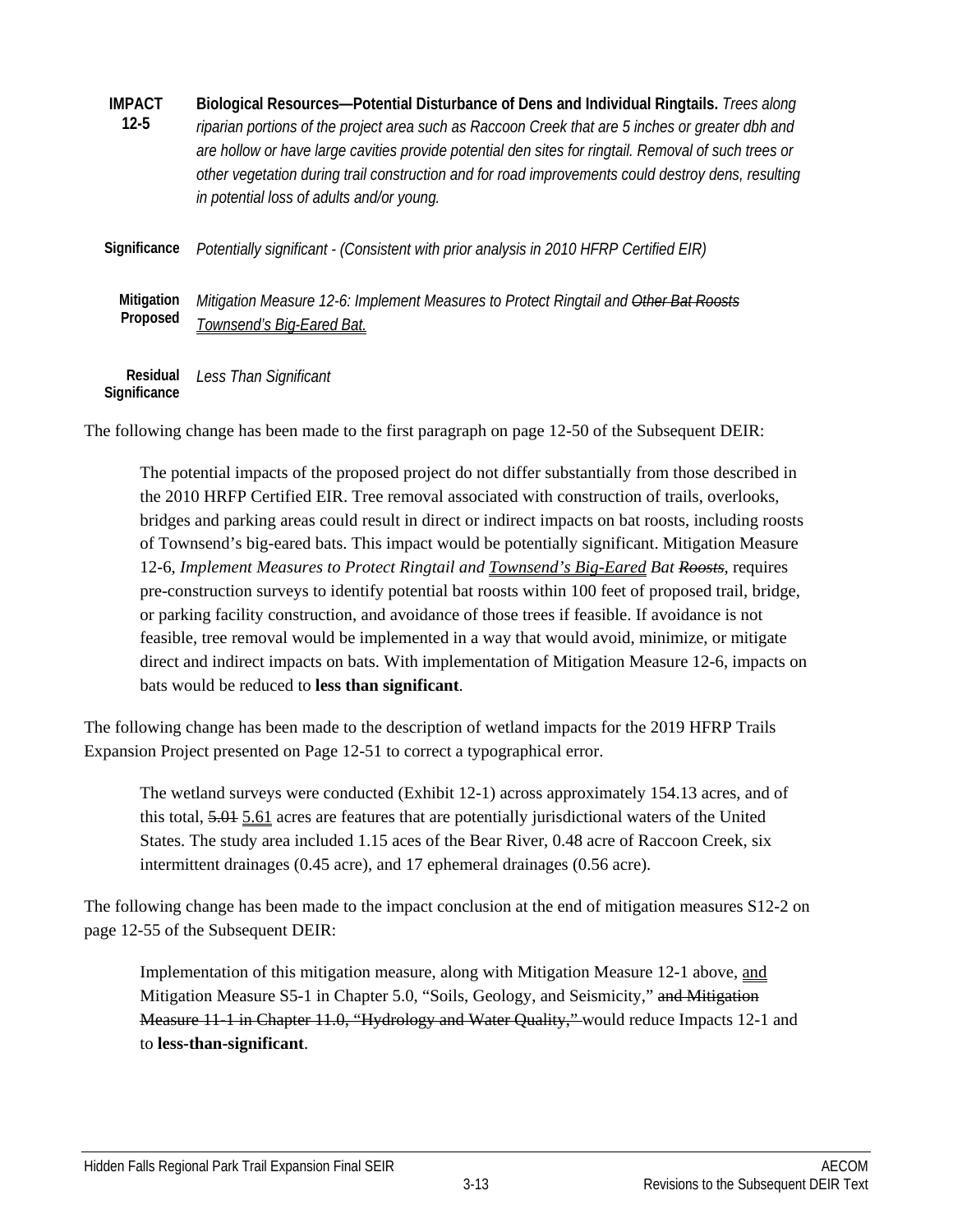The following changes have been made to Mitigation Measure S12-5 on page 12-58 of the Subsequent DEIR:

**Mitigation Measure S12-5: Implement Measures to Protect Raptors and Other Nesting Birds** 

The County and its contractors shall implement the following measures to reduce impacts on raptors and other nesting birds during construction:

- If construction activities or vegetation removal, including tree and shrub removal, occurs between February 15 and August 31, a qualified biologist shall conduct surveys for nesting birds in the proposed construction area and 500 feet beyond the project construction footprint. Surveys shall be conducted no more than two weeks  $\frac{5}{10}$  to 7 days before the start of the activity. If no active nests are found, no further mitigation is required, unless construction activities cease for a period of 2 weeks or more. Another pre-construction survey shall be conducted as described above if a lapse in construction activities of two weeks or more occurs.
- if an active nest is discovered outside of the typical nesting season, it should be avoided using the same avoidance measures that would be applied during the typical nesting season until such time as the young have fully fledged and are foraging independently of their parents.

The following change has been made to the beginning of Mitigation Measure 12-6 on page 12-59 of the Draft SEIR:

**Mitigation Measure 12-6: Implement Measures to Protect Ringtail and Townsend's Big-Eared Bat** 

The County and its contractor shall implement the following measures to protect the dens or ringtails and roost sites of Townsend's big-eared bat and other bat species:

1. The County and its contractor shall implement the following measures to protect the dens or ringtails and roost sites of Townsend's big-eared bat and other bat species:

## **13.0 PUBLIC SERVICES AND UTILITIES**

No changes.

## **14.0 HAZARDOUS MATERIALS AND HAZARDS**

No changes.

## **15.0 GREENHOUSE GAS EMISSIONS AND ENERGY**

The following change has been made to the text on page 15-6 of the Draft SEIR:

The Sacramento Area Council of Governments (SACOG) prepared a regional analysis of vehicle miles traveled (VMT) and found average daily VMT for Placer County, excluding Tahoe Basin, to be approximately 8,6058.6 million miles. This travel demand is forecast to increase to 11,36011.4 million miles in 2020 and to 13,76213.8 million miles in 2036 under the Metropolitan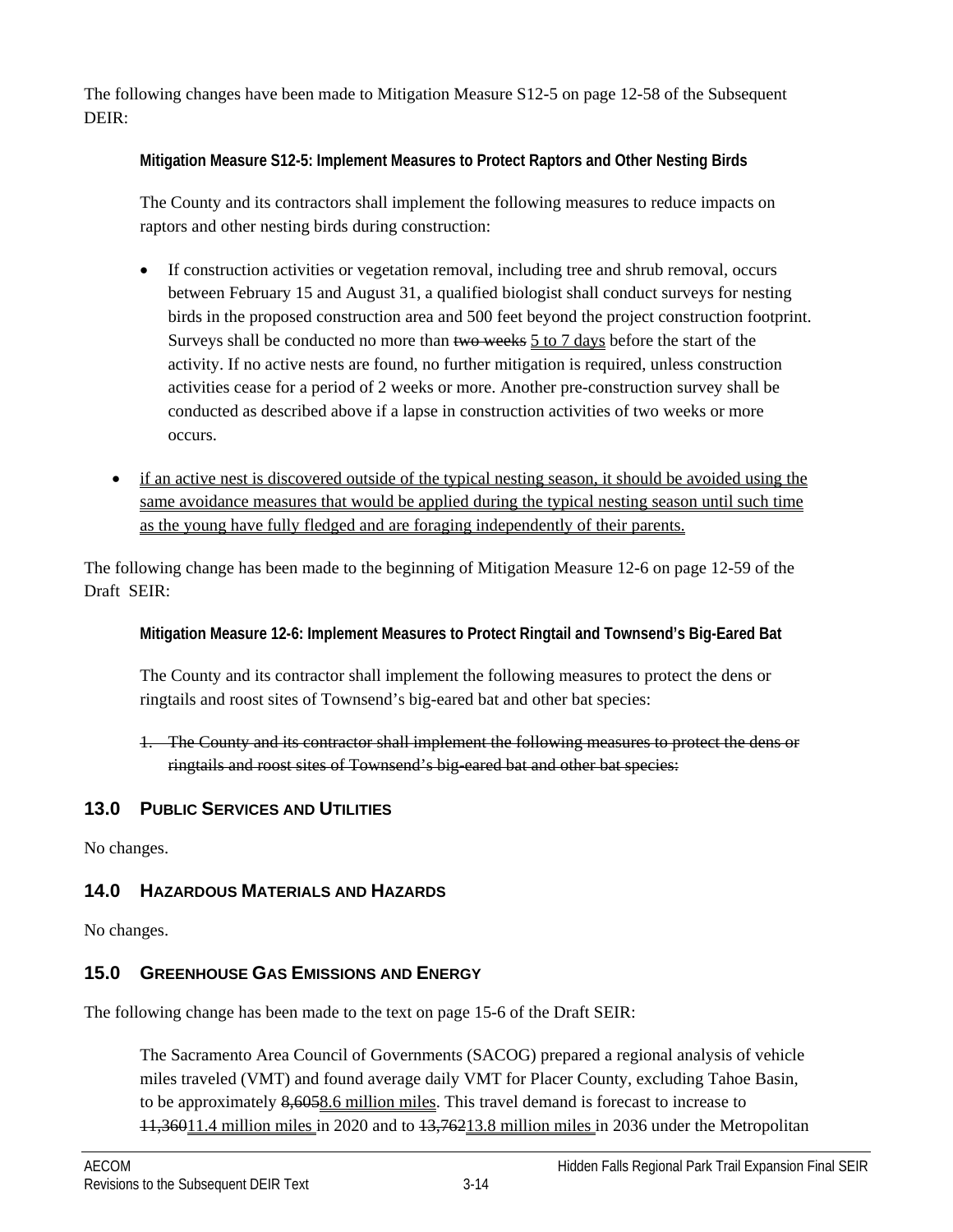Transportation Plan/Sustainable Communities Strategy (MTP/SCS) (SACOG 2016). Within the SACOG region (which includes Placer County), the population growth rate has been greater than the rate of increase of total VMT, resulting in a reduction in VMT per capita from 2000 through 2012. VMT forecasts project a continuation of this declining per-capita VMT trend for the region through 2036 (SACOG 2016). The SACOG 2016 MTP/SCS identifies several policies and factors as supporting this declining trend in per-capita VMT. Among these factors are the trend toward more compact development, with more residents able to find jobs, schools, shopping, and other activities closer to their place of residence, and proposed improvements in transit and walkability that promote a shift away from reliance on private vehicles for transportation

The following change has been made to the text starting on page 15-12 of the Draft SEIR:

SACOG's MTP/SCS for 2035 was adopted on April 19, 2012. SACOG's MTP/SCS calls for meeting and exceeding CARB's GHG reduction goals for passenger vehicles and light-duty trucks of 7 percent by 2020 and 16 percent by 2035, where 2005 is the baseline year for comparison (SACOG 2012). SACOG's 2016 MTP/SCS was adopted on February 18, 2016 (SACOG 2016). The 2016 MTP/SCS demonstrates how the region can accommodate expected regional population growth and the increased demand for transportation in the region, while also showing that the region could achieve a reduction in per-capita passenger VMT.

SACOG has created a framework for describing the MTP/SCS that is made up of community types. Local land use plans (e.g., adopted and proposed general plans, specific plans, master plans, corridor plans) were divided into one of five community types based on the location of the plans. The project site is in the community type identified by the MTP/SCS as a "Developing CommunityLands Not Identified for Future Development" (SACOG 2016):

Lands Not Identified for Future Development <del>Developing Communities</del> are typically, though not always, situated on vacant land at the edge of existing urban or suburban development; they are the next increment of urban expansion are areas of the region that are not expected to develop to urban levels during the MTP/SCS planning period. Developing Communities are identified in local plans as special plan areas, specific plans, or master plans and may be residential-only, employment-only, or a mix of residential and employment uses. Transportation options in Developing Communities often depend, to a great extent, on the timing of development. Bus service, for example, may be infrequent or unavailable today, but may be available every 30 minutes or less once a community builds out. Walking and bicycling environments vary widely though many Developing Communities are designed with dedicated pedestrian and bicycle trails. The MTP/SCS includes 31 policies and multiple strategies to address the principles of smart land use; environmental quality and sustainability; financial stewardship; economic vitality; access and mobility; and equity and choice. Highlights of MTP/SCS policies include:

Implement the Rural-Urban Connection Strategy (RUCS) which ensures good rural-urban connections and promotes the economic viability of rural lands while also protecting open space resources to expand and support the implementation of the Blueprint growth strategy and the MTP/SCS.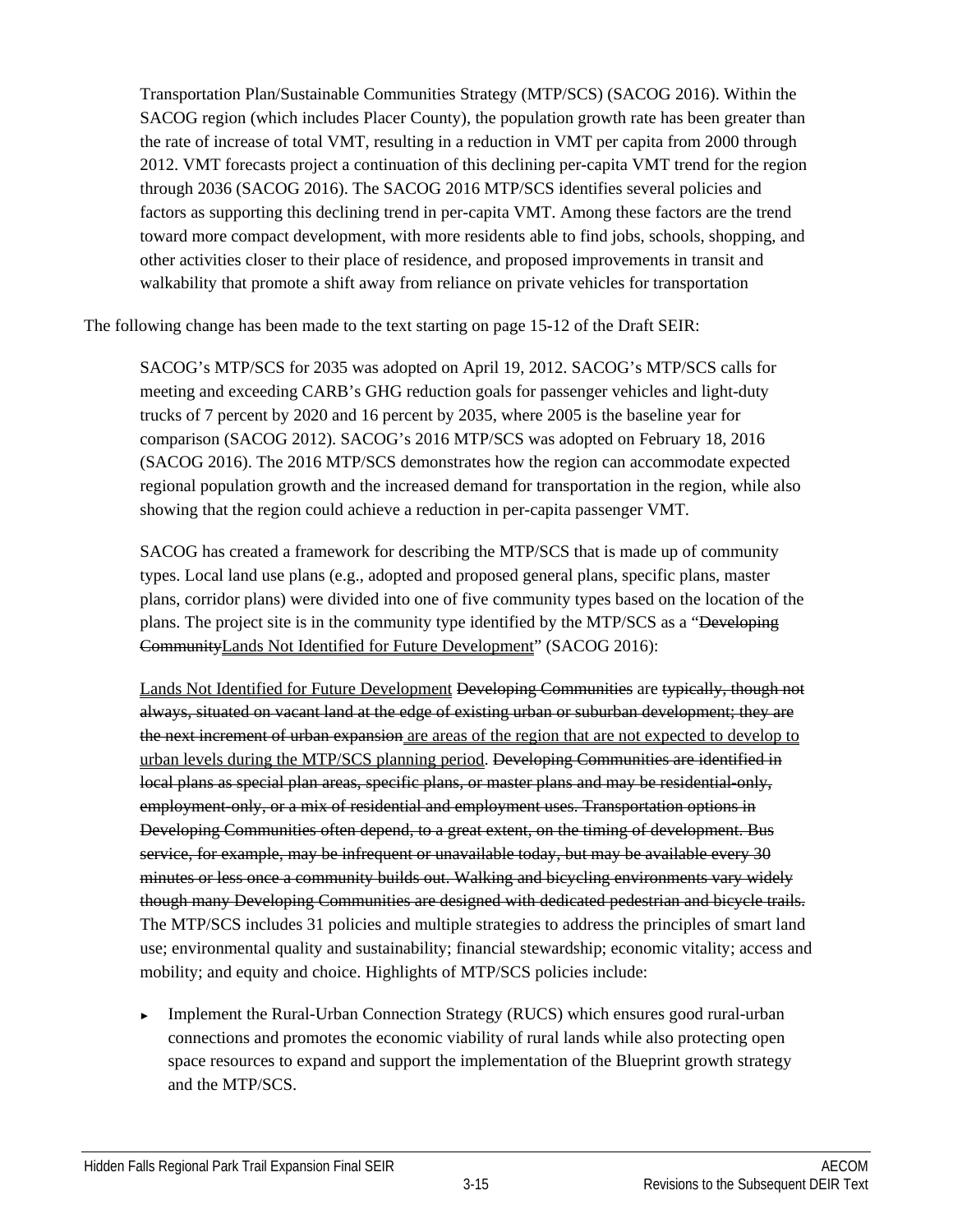- ► Support and invest in strategies to reduce vehicle emissions that can be shown as cost effective to help achieve and maintain clean air and better public health.
- ► Use the best information available to implement strategies and projects that lead to reduced GHG emissions.
- ► Consider strategies to green the system, such as quieter pavements, cleaner vehicles, and lower energy equipment where cost effective, and consider regional funding contributions to help cover the incremental cost.
- ► SACOG encourages locally determined developments consistent with Blueprint principles and local circulation plans to be designed with walking, bicycling, and transit use as primary transportation consideration.

#### **16.0 WILDFIRE**

"The following minor change has been made to the sentence under "Placer County General Plan" on page 16-9 of the Draft SEIR:

The following are the relevant goals and policies identified by the *Placer County General Plan* (General Plan)(Placer County 2013) for hazardous materials and hazards wildfire."

### **17.0 ALTERNATIVES**

The description of the visual resource impacts associated with Alternative 2 (Reduced Trailhead Amenities) is updated to state that the significant unavoidable impact associated with the Garden Bar Road improvements would be eliminated. The revised text from the first paragraph on Page 17-5 is provided below.

Alternative 2 would reduce the amount of parking and amenities proposed at the Garden Bar, Twilight Ride and Harvego Preserve parking areas. Alternative 2 assumes 30 miles of proposed natural-surface trails, 2 bridge crossings over Raccoon Creek, and stream crossings would be constructed over time as described under the proposed project. Alternative 2 would also provide 25 additional vehicle parking spaces at the existing Mears Place park entry, 30 automobile parking spaces at the Garden Bar entrance (along with the improvements associated with Phase 1A, 1B, and 1C of the new Garden Bar parking area), 18 automobile parking spaces at the Harvego Preserve parking area (in addition to other Phase 1 and 2 improvements), and 54 automobile and 20 equestrian parking spaces, along with other corresponding improvements associated with Phase 1 of the Twilight Ride parking area. In total, Alternative 2 would reduce the total number of new automobile parking spaces to 127 and the equestrian parking spaces to 20, versus 297 automobile and 68 equestrian spaces proposed at full buildout. This Alternative would potentially reduce the significant and unavoidable impacts associated with VMT but not to a less than significant level. The significant unavoidable impact to visual resources created by the Garden Bar Road improvements would remain be eliminated. Alternative 2 would not implement full buildout of the parking area, trailhead amenities and sanitation improvements planned for the entrances at Garden Bar Road, Harvego Preserve, and Twilight Ride.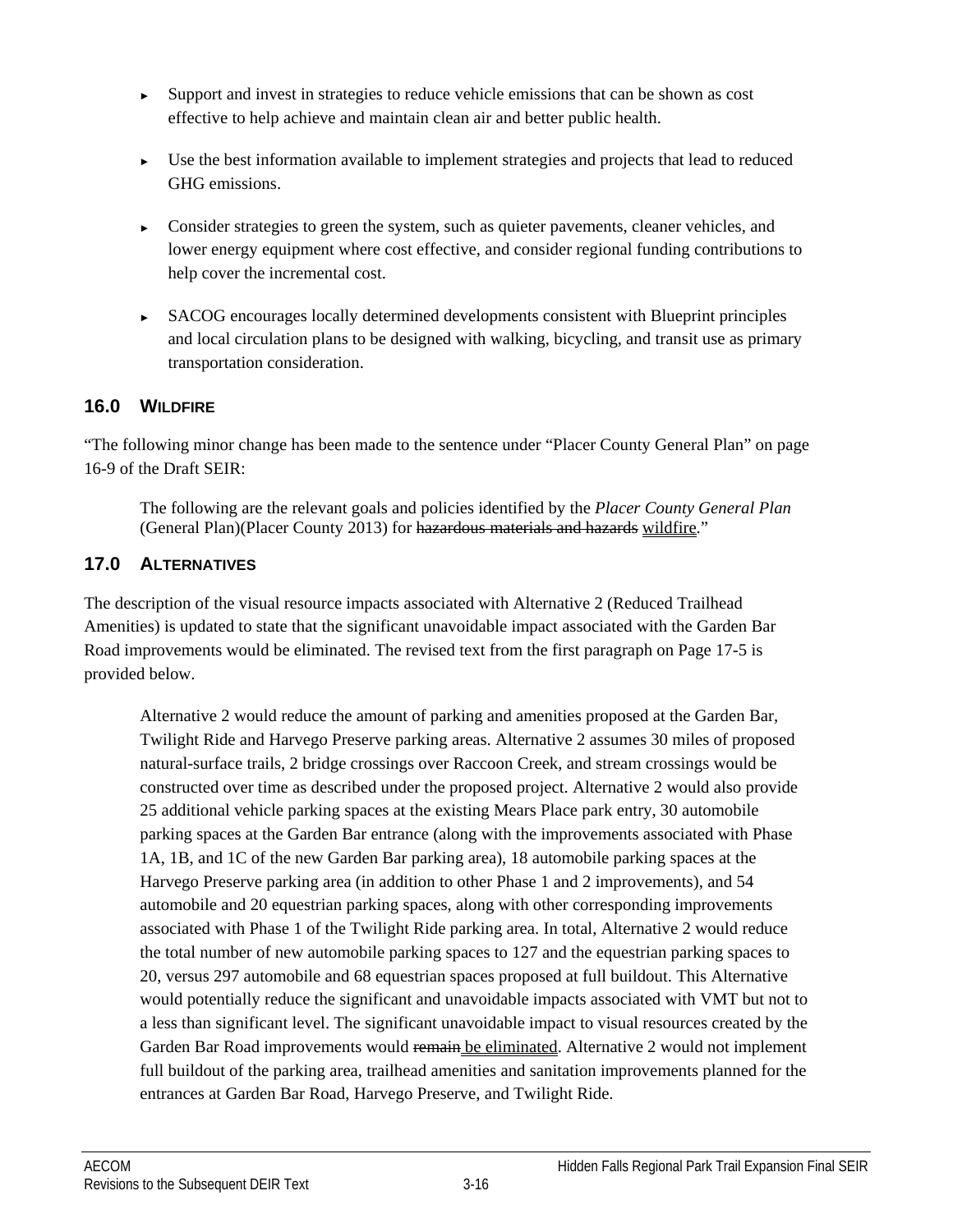The discussion of greenhouse gas emissions and energy impacts of Alternative 2, presented on Page 17-9, is updated to clarify the point that the GHG emissions would be reduced under Alternative 2. The revised text is provided below.

Sources of operational related emissions of the project include motor vehicles and trucks, energy usage, water usage, and waste generation. The proposed project would generate approximately 6,419 MT CO2e per year, which would be well below the operational threshold of 10,000 MT  $CO<sub>2</sub>e$  per year established by the PCAPCD. With the reduction in parking capacity by over a half with Alternative 2, the resulting decrease in vehicle trips and related would reduce GHG emissions would be greater under Alternative 2 than under compared to the proposed project.

The total disturbance of the proposed project disturbance on page 17-13 is corrected as shown below.

#### **Biological Resources**

Land disturbance with the proposed project was estimated to be approximately 41.849.2 acres. Of this total, trails represent 7.7 acres, and the remainder of disturbance involves improvements at the trailheads. As with the project, Alternative 3 would require construction of two bridge crossings over Raccoon Creek and trail crossings over other unnamed drainages within the trail expansion areas. Under either development scenario, grading activity is needed although fewer trees would be removed by Alternative 3 because Garden Bar Road would not be widened. Under either development scenario, mitigation to reduce impacts on special-status species, oak woodlands, and waters of the United States would be required. But because Alternative 3 does not require the removal of oak trees along Garden Bar Road, and its area of grading is less than that of the proposed project, it would have less potential impact on biological resources than the proposed project.

Table 17-1, Comparison of Environmental Impacts for HFRP Trails Expansion Project Alternatives is updated to clarify that the "No Project" Alternative would have no impacts on the CEQA topics. The revised Table 17-1 is presented below.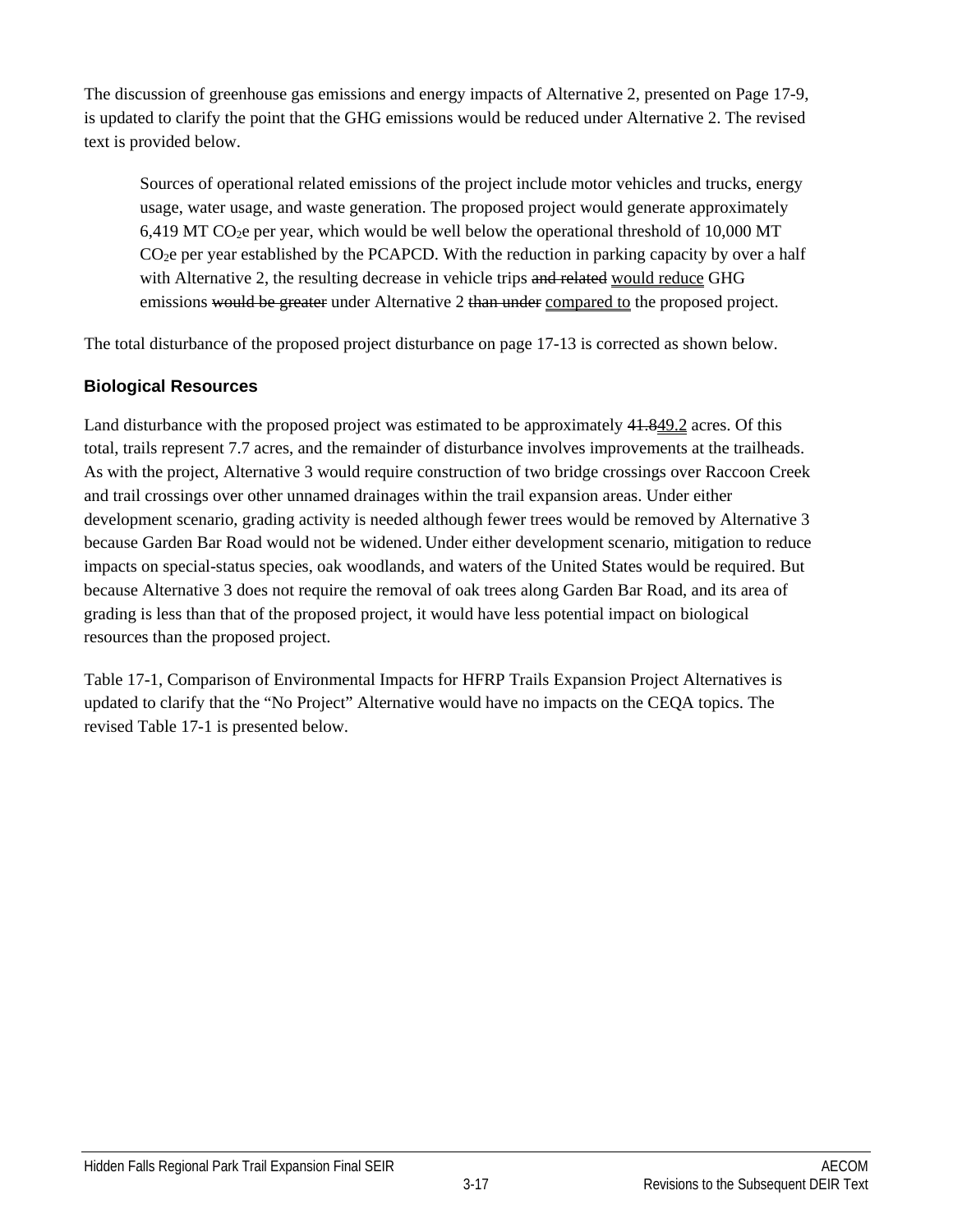<span id="page-17-0"></span>

| Table 17-1. Comparison of Environmental Impacts for HFRP Trails Expansion Project Alternatives |
|------------------------------------------------------------------------------------------------|
|------------------------------------------------------------------------------------------------|

| <b>Issue Area</b>                                           | No Project<br>(Alternative 1) | <b>Reduced Access</b><br>(Alternative 2) | Reduced Access for<br><b>Garden Bar Road Only</b><br>(Alternative 3) |
|-------------------------------------------------------------|-------------------------------|------------------------------------------|----------------------------------------------------------------------|
| Land Use and Agricultural Resources                         | Less-None                     | Similar                                  | Similar                                                              |
| <b>Biological Resources</b>                                 | <b>Less</b> None              | Less                                     | Less                                                                 |
| Cultural Resources and Tribal Cultural<br>Resources         | Less-None                     | Less                                     | <b>Slightly Less</b>                                                 |
| <b>Visual Resources</b>                                     | Less None                     | <b>Significantly Less</b>                | <b>Significantly Less</b>                                            |
| <b>Transportation and Circulation</b>                       | <b>Less</b> None              | <b>Slightly Less</b>                     | <b>Slightly Less</b>                                                 |
| Air Quality                                                 | Less None                     | Less                                     | <b>Slightly Less</b>                                                 |
| Noise                                                       | Less None                     | Less                                     | <b>Slightly Less</b>                                                 |
| Soils, Geology, Seismicity, and<br><b>Mineral Resources</b> | Less None                     | Less                                     | <b>Slightly Less</b>                                                 |
| <b>Hydrology and Water Quality</b>                          | Less-None                     | Less                                     | <b>Slightly Less</b>                                                 |
| <b>Public Services and Utilities</b>                        | Less None                     | Less                                     | <b>Slightly Less</b>                                                 |
| Hazardous Materials and Hazards                             | Less None                     | <b>Slightly Less</b>                     | <b>Slightly Less</b>                                                 |
| Greenhouse Gas Emissions and Energy                         | Less-None                     | Less                                     | <b>Slightly Less</b>                                                 |
| Wildfire                                                    | Less-None                     | Less                                     | <b>Slightly Less</b>                                                 |

## **18.0 OTHER CEQA**

No changes.

#### **19.0 REPORT PREPARERS**

The following correction has been made to the list of County preparers on page 19-1.

#### Josh Huntsinger, Agricultural Commissioner

The following correction has been made to the list of AECOM preparers on page 19-1.

Wendy Reynolds Copeland, Senior Environmental Scientist

Jody Fessler, Environmental Scientist

#### **20. REFERENCES**

No changes.